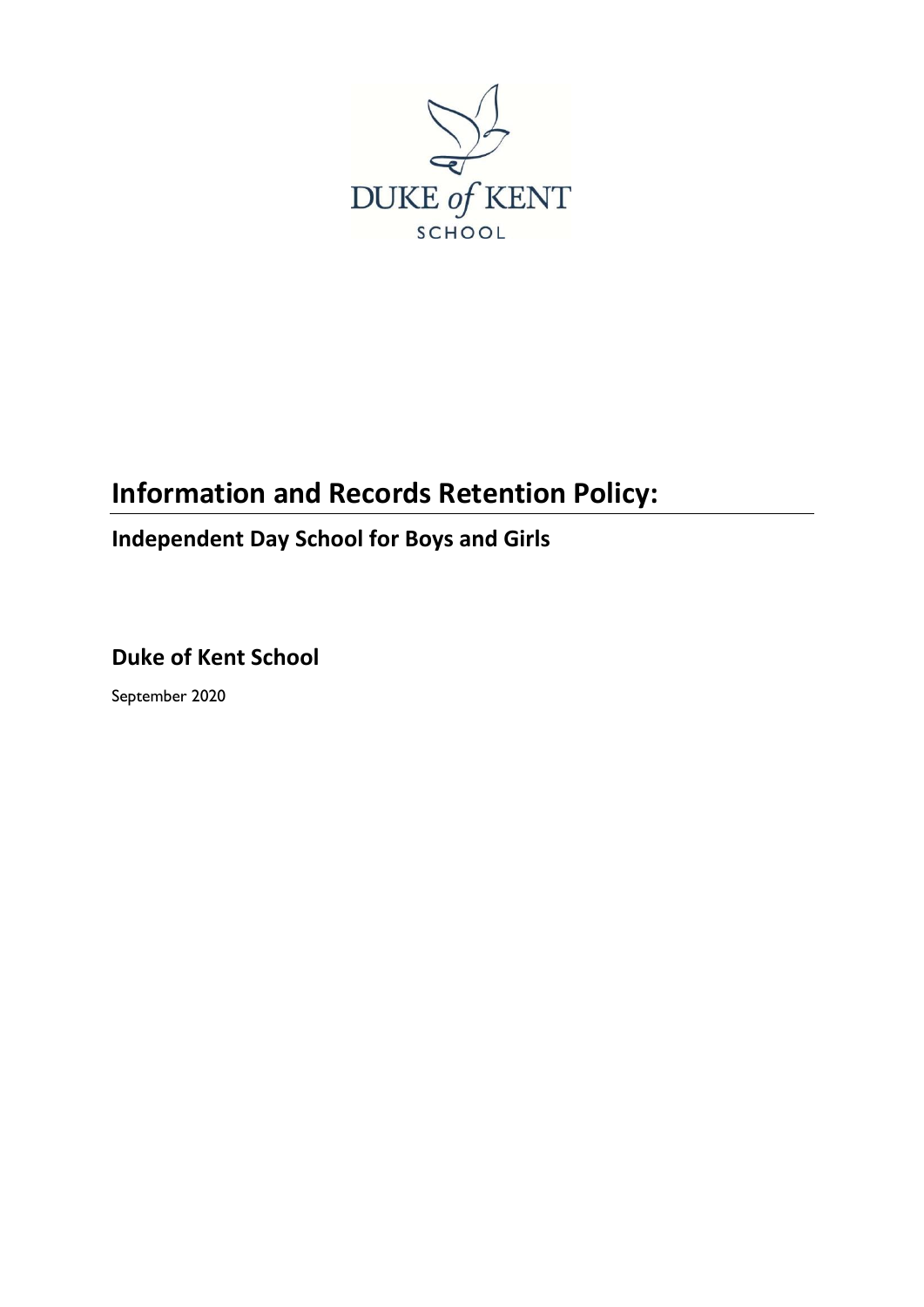## **Introduction**

*provided in a document known as a privacy notice (also known as a transparency notice).* 

## **Introduction**

- 1 This policy sets out a structured approach to reviewing and destroying records in relation to Duke of Kent School (the **School**).
- 2 The retention period for each type of record is shown in the table below. In addition, data protection legislation makes it unlawful to keep the information when it is no longer needed for the purpose for which it is held. This requirement is uncertain and allows discretion and may vary according to the circumstances, but in practice it means that the School should promptly destroy the record once the retention period in the table below has been reached. Occasionally there may be special circumstances which mean that a record should be kept for longer (for example where there is a risk of litigation or a request from an outside body such as the Independent Inquiry into Child Sexual Abuse (IICSA) see below. The School should refer to its insurance policies and further legal advice should be sought in these circumstances.
- <span id="page-1-0"></span>3 The retention periods stated in the table below are the minimum storage requirements, in practice the School carries out a data cleanse of its files every12 months. Accordingly, a 3 year retention period means 3 years plus up to 12 months to allow the School to securely dispose of the information.
- 4 Information must be securely deleted. This applies to paper records, electronic information and biometric information.
- 5 This policy does not apply to records connected with commercial activities.
- 6 The School will discuss document retention with its insurers (who may specify longer retention periods). If there is any conflict then any longer retention periods specified by the insurers should prevail.
- 7 If an email falls into one of the categories set out in the table then it should be filed centrally as soon as is reasonable.
- 8 "Routine" emails which do not fall into any of the categories in the table may be kept in inboxes for up to six months and should then be deleted. An example of a routine email is an internal email advising staff that the weekly meeting is cancelled.
- 9 Independent Inquiry into Child Sexual Abuse (**IICSA**):
	- 9.1 The IICSA has issued retention instructions to a range of institutions regarding records relating to the care of children. In light of this, we are advising schools to temporarily cease the routine destruction of those records which might be relevant to the Inquiry in case they are requested by the Inquiry or made subject to a disclosure order. This means that before destroying **any** document the School should consider if it contains information that may fall within the Inquiry's remit.
	- 9.2 The range of documentation which might need to be kept is wide. It will include any information linked to alleged or established child sexual abuse, whether by staff, volunteers or pupils with no limitation date. For example, a list of pupils who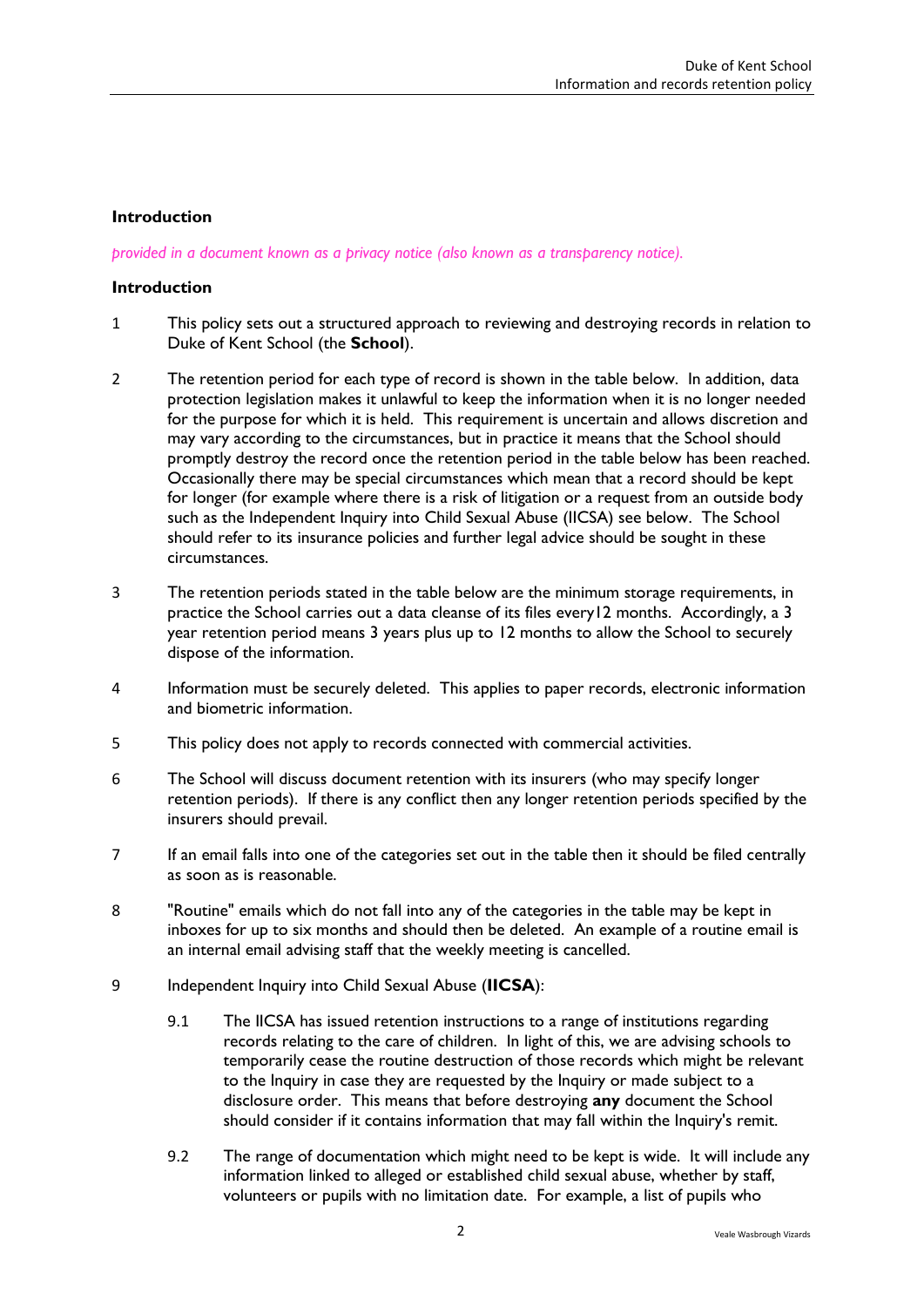attended an overnight school trip or admission registers which show which pupils were at the School at a given time. As such, documents should be kept for longer than the retention periods listed in the policy if they concern information which might be relevant to the Inquiry. The School should therefore review the retention periods under **each** of the rows below in case they are relevant to IICSA.

9.3 Please note that the School should keep this under review so that it recommences document destruction at the appropriate time.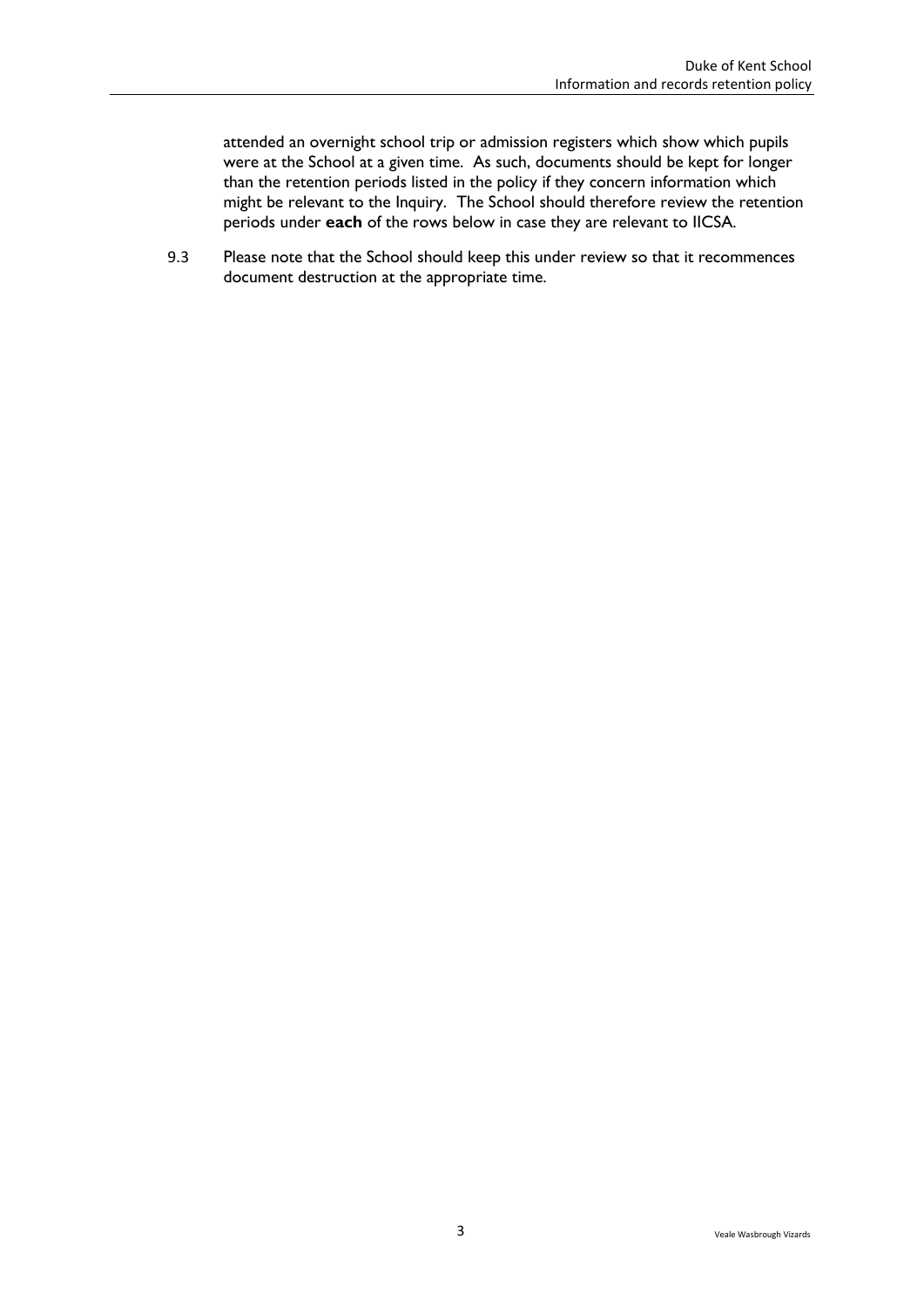|     | <b>Record</b>                             | <b>Retention period</b>                        | Action at the end of the retention period                                                                                                                                                                                                                                                                                                                                                                                                                                                                                                                                                                                                                                                                                                                                                                                                 | <b>Retention</b><br>period<br>required by<br>law? |
|-----|-------------------------------------------|------------------------------------------------|-------------------------------------------------------------------------------------------------------------------------------------------------------------------------------------------------------------------------------------------------------------------------------------------------------------------------------------------------------------------------------------------------------------------------------------------------------------------------------------------------------------------------------------------------------------------------------------------------------------------------------------------------------------------------------------------------------------------------------------------------------------------------------------------------------------------------------------------|---------------------------------------------------|
| 1   | <b>Pupils</b>                             |                                                |                                                                                                                                                                                                                                                                                                                                                                                                                                                                                                                                                                                                                                                                                                                                                                                                                                           |                                                   |
| 1.1 | Admission<br>registers<br>(however held)  | Three years from the date of the last<br>entry | Review for further retention in the case of contentious dispute<br>SHRED/DELETE or delete including back-ups and copies                                                                                                                                                                                                                                                                                                                                                                                                                                                                                                                                                                                                                                                                                                                   | Yes                                               |
| 1.2 | Attendance<br>registers<br>(however held) | Three years from the date of the last<br>entry | Review for further retention in the case of contentious dispute<br>SHRED/DELETE or delete including back-ups and copies                                                                                                                                                                                                                                                                                                                                                                                                                                                                                                                                                                                                                                                                                                                   | Yes                                               |
| 1.3 | Child protection<br>records               | DOB of the pupil + 50 years                    | Review for further retention in the case of contentious dispute<br>SHRED/DELETE<br><b>Notes</b><br>Child protection information must be copied and sent under<br>1<br>separate cover to the new school whilst the child is still<br>under 18. Schools should ensure secure transit and<br>confirmation of receipt should be obtained<br>Where a child is removed from roll to be educated at home,<br>2<br>the file should be copied to the Local Authority (LA)<br>In accordance with the terms of reference of the<br>3<br>Independent Inquiry into Child Sexual Abuse all schools are<br>required to retain information which relates to allegations<br>(substantiated or not) of organisations and individuals who<br>may have been involved in, or have knowledge of child<br>sexual abuse or child sexual exploitation; allegations | No                                                |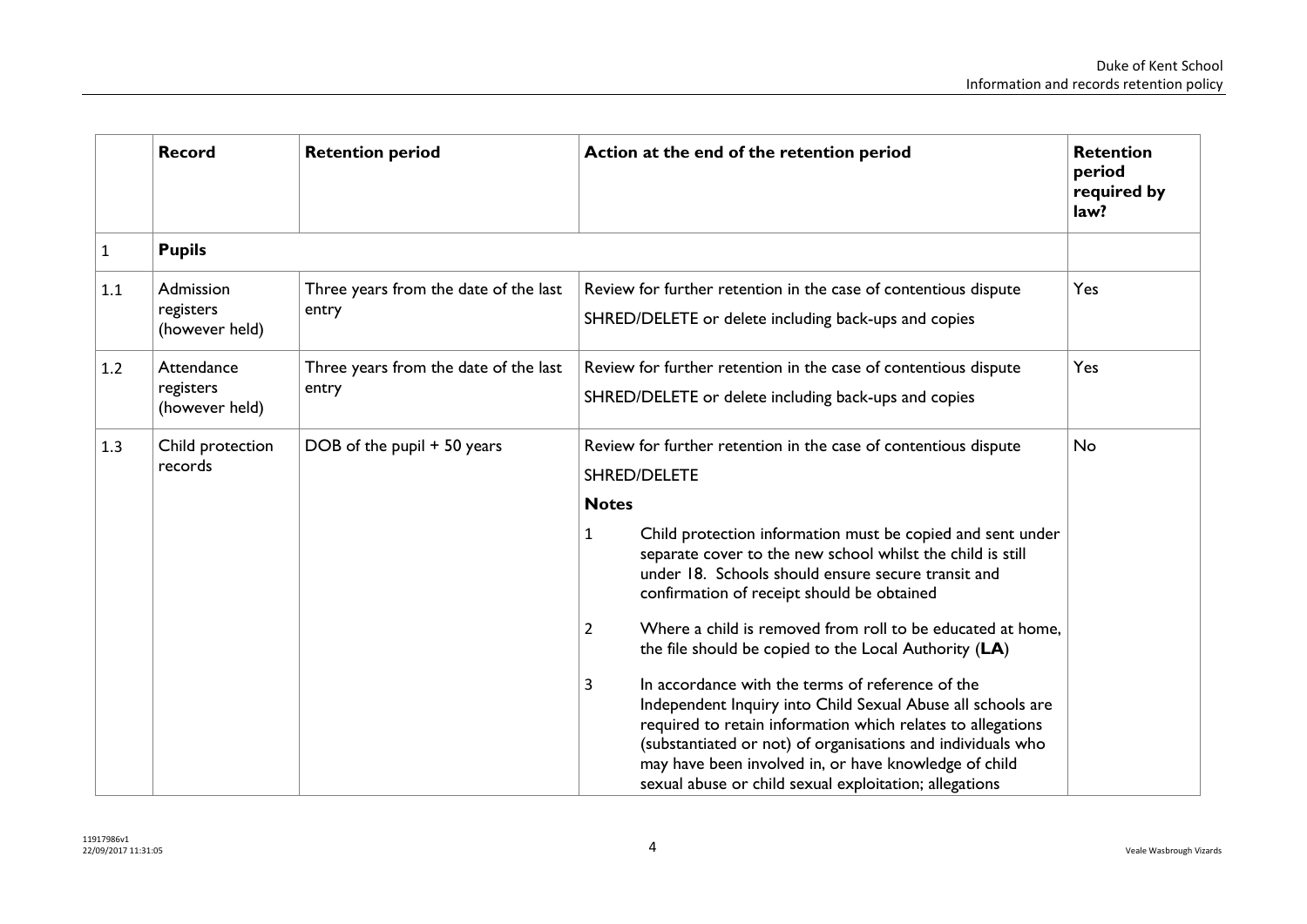|     | <b>Record</b>                                                                                                                         | <b>Retention period</b>                                                                                                                                                                                                                                                                                                                                                                                   | Action at the end of the retention period                                                                                                                                                                                                                                                                                                                        | <b>Retention</b><br>period<br>required by<br>law? |
|-----|---------------------------------------------------------------------------------------------------------------------------------------|-----------------------------------------------------------------------------------------------------------------------------------------------------------------------------------------------------------------------------------------------------------------------------------------------------------------------------------------------------------------------------------------------------------|------------------------------------------------------------------------------------------------------------------------------------------------------------------------------------------------------------------------------------------------------------------------------------------------------------------------------------------------------------------|---------------------------------------------------|
|     |                                                                                                                                       |                                                                                                                                                                                                                                                                                                                                                                                                           | (substantiated or not) of individuals having engaged in sexual<br>activity with, or having a sexual interest in, children;<br>institutional failures to protect children from sexual abuse<br>or other exploitation. 50 years from the date of birth of the<br>pupil involved should be a sufficient period of retention but<br>this should be kept under review |                                                   |
| 1.4 | <b>Biometric</b><br>information<br>(e.g. fingerprints to<br>be used as part of<br>an automated<br>biometric<br>recognition<br>system) | For as long as the School requires the<br>information for the automated<br>biometric recognition system                                                                                                                                                                                                                                                                                                   | This information must not be kept for longer than it is needed. The<br>information must be destroyed if the pupil no longer uses the<br>system including when they leave the School, where the parent or<br>pupil withdraws consent or the pupil objects to its use                                                                                              | No                                                |
| 1.5 | Medical records<br>held by the School                                                                                                 | DOB of the pupil + 24 years; or<br>Six years from the date of an incident<br>which may become contentious if the<br>pupil was 18 years old at the date of<br>the incident<br>Whichever is the longer<br>The 24 year period is based on the<br>fact that once the child turns 18 years<br>old they have a certain amount of<br>time (known as a limitation period) in<br>which to bring claims against the | Review for further retention in the case of contentious disputes<br>SHRED/DELETE                                                                                                                                                                                                                                                                                 | No                                                |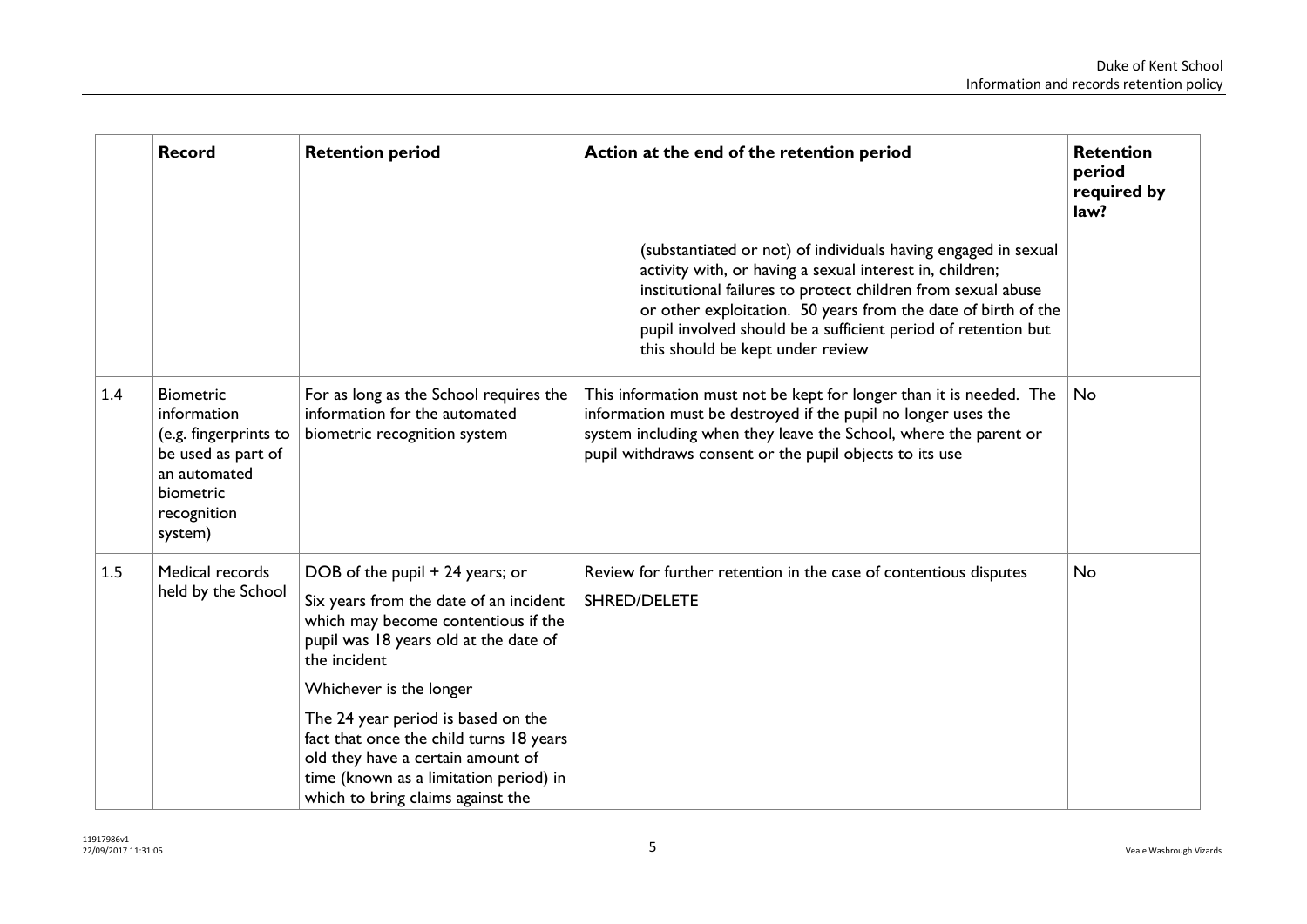<span id="page-5-0"></span>

|                | <b>Record</b>                                      | <b>Retention period</b>                                                                                                                                                                                                             | Action at the end of the retention period                                                                                                                                                                                                                                                                                                                                                                                                                                     | <b>Retention</b><br>period<br>required by<br>law? |
|----------------|----------------------------------------------------|-------------------------------------------------------------------------------------------------------------------------------------------------------------------------------------------------------------------------------------|-------------------------------------------------------------------------------------------------------------------------------------------------------------------------------------------------------------------------------------------------------------------------------------------------------------------------------------------------------------------------------------------------------------------------------------------------------------------------------|---------------------------------------------------|
|                |                                                    | School. The longest of these<br>limitation periods is six years, albeit<br>that some periods can be extended by<br>the courts                                                                                                       |                                                                                                                                                                                                                                                                                                                                                                                                                                                                               |                                                   |
| 1.6            | Counselling<br>records held by<br>the School       | DOB of the pupil + 24 years; or<br>Six years from the date of an incident<br>which may become contentious if the<br>pupil was 18 years old at the date of<br>the incident<br>Whichever is the longer                                | Review for further retention in the case of contentious disputes<br>SHRED/DELETE                                                                                                                                                                                                                                                                                                                                                                                              | <b>No</b>                                         |
| $\overline{2}$ | <b>Pupil files</b>                                 |                                                                                                                                                                                                                                     |                                                                                                                                                                                                                                                                                                                                                                                                                                                                               |                                                   |
| 2.1            | public examination<br>scripts, marks &<br>results) | Pupil files (including $\vert$ DOB of the pupil + 24 years; or<br>Six years from the date of an incident<br>which may become contentious if the<br>pupil was 18 years old at the date of<br>the incident<br>Whichever is the longer | Review for further retention in the case of contentious disputes, for<br>example, parental complaints, disciplinary matters, pupil exclusions,<br>bullying incidents and subject access requests<br>SHRED/DELETE<br><b>Notes</b><br>When reviewing pupil files, the School should have regard to<br>1<br>other applicable sections of this policy<br>Any examination certificates left unclaimed should be<br>$\overline{2}$<br>returned to the appropriate Examination Board | No                                                |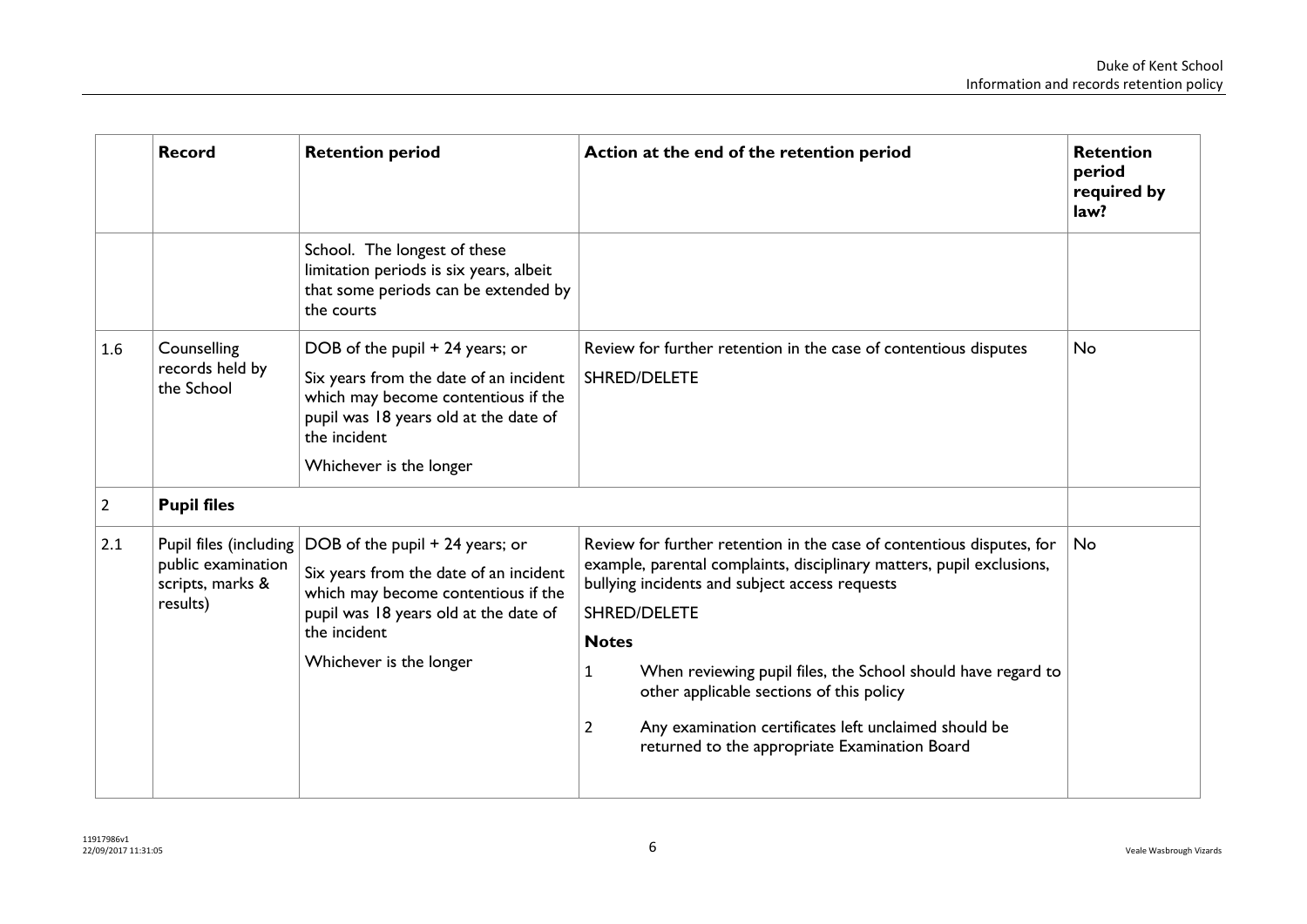|     | <b>Record</b>                                          | <b>Retention period</b>                                                                                                                                                                                                                                                                                                                                                                                                                                                                                                                                                                                                              | Action at the end of the retention period                                                                                                                                                                                                                          | <b>Retention</b><br>period<br>required by<br>law? |
|-----|--------------------------------------------------------|--------------------------------------------------------------------------------------------------------------------------------------------------------------------------------------------------------------------------------------------------------------------------------------------------------------------------------------------------------------------------------------------------------------------------------------------------------------------------------------------------------------------------------------------------------------------------------------------------------------------------------------|--------------------------------------------------------------------------------------------------------------------------------------------------------------------------------------------------------------------------------------------------------------------|---------------------------------------------------|
| 2.2 | Internal<br>examination<br>scripts, marks &<br>results | Scripts:<br>Scripts from weekly or monthly tests:<br>Keep until the end of the next term.<br>Whichever is the longer<br>Scripts from termly or yearly tests:<br>Keep until the end of the next<br>academic year.<br>Marks & results:<br>If the purpose of the test is to<br>progress the child (either internally or<br>externally) then keep marks & results<br>in accordance with the retention<br>periods and guidance set out in row<br>2.1 above.<br>If the purpose of the test is for<br>general internal assessment of<br>academic performance then keep<br>marks & results for the same period<br>as the scripts themselves. | Keep for longer in accordance with the retention periods and<br>guidance set out in row 2.1 above if risk of contentious disputes, for<br>example, parental complaints, disciplinary matters, pupil exclusions,<br>bullying incidents and subject access requests. | <b>No</b>                                         |
| 2.3 | Special Educational<br>Needs files.<br>reviews and     | DOB of the pupil + 24 years; or<br>Six years from the date of an incident<br>which may become contentious if the                                                                                                                                                                                                                                                                                                                                                                                                                                                                                                                     | Review for further retention in the case of contentious disputes<br>SHRED/DELETE                                                                                                                                                                                   | No                                                |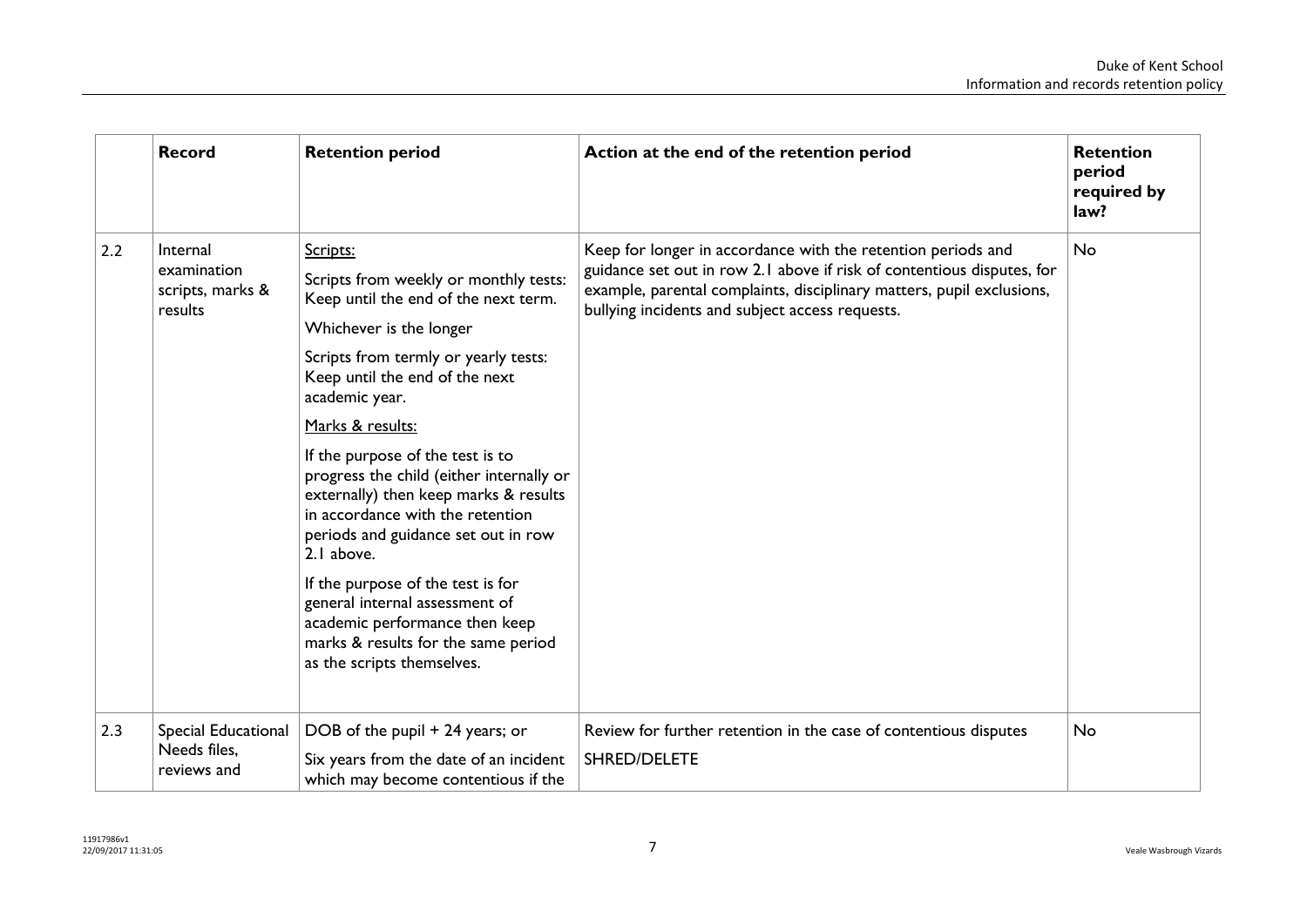|     | <b>Record</b>                                                                                                                                            | <b>Retention period</b>                                                                                                                                                                                                                                                                                                                            | Action at the end of the retention period                                                                                            | <b>Retention</b><br>period<br>required by<br>law? |
|-----|----------------------------------------------------------------------------------------------------------------------------------------------------------|----------------------------------------------------------------------------------------------------------------------------------------------------------------------------------------------------------------------------------------------------------------------------------------------------------------------------------------------------|--------------------------------------------------------------------------------------------------------------------------------------|---------------------------------------------------|
|     | Individual<br><b>Education Plans</b>                                                                                                                     | pupil was 18 years old at the date of<br>the incident whichever is the longer.                                                                                                                                                                                                                                                                     |                                                                                                                                      |                                                   |
| 2.4 | Statement of<br>Special Education<br>Needs (SEN) and<br>Education<br>Healthcare ( <b>EHC</b> )<br>Plans                                                  | Statements of SEN (including<br>appendices) and EHC Plans should<br>never be retained once the pupil has<br>left the School                                                                                                                                                                                                                        | SHRED/DELETE unless legal action pending<br>The Statement / Plan belongs to the LA which makes and maintains<br>the Statement / Plan | Yes                                               |
| 2.5 | Letters authorising<br>absence                                                                                                                           | Three years from the date of the last<br>entry on the attendance register                                                                                                                                                                                                                                                                          | SHRED/DELETE                                                                                                                         | No                                                |
| 2.6 | Documents that<br>are required to be<br>retained for each<br>migrant enrolled<br>under Tier 4<br>(General) Student<br>or Tier 4 (Child)<br>Student visas | Through the period of sponsorship<br>and for whichever is the shorter<br>period of either:<br>• one year from the date that the<br>School ends sponsorship of the<br>Tier 4 student, or<br>• if the Tier 4 student is no longer<br>sponsored, the point at which a<br>Home Office compliance officer<br>has examined and approved the<br>documents | <b>SHRED/DELETE</b>                                                                                                                  | <b>No</b>                                         |
| 3   | <b>Permissions</b>                                                                                                                                       |                                                                                                                                                                                                                                                                                                                                                    |                                                                                                                                      |                                                   |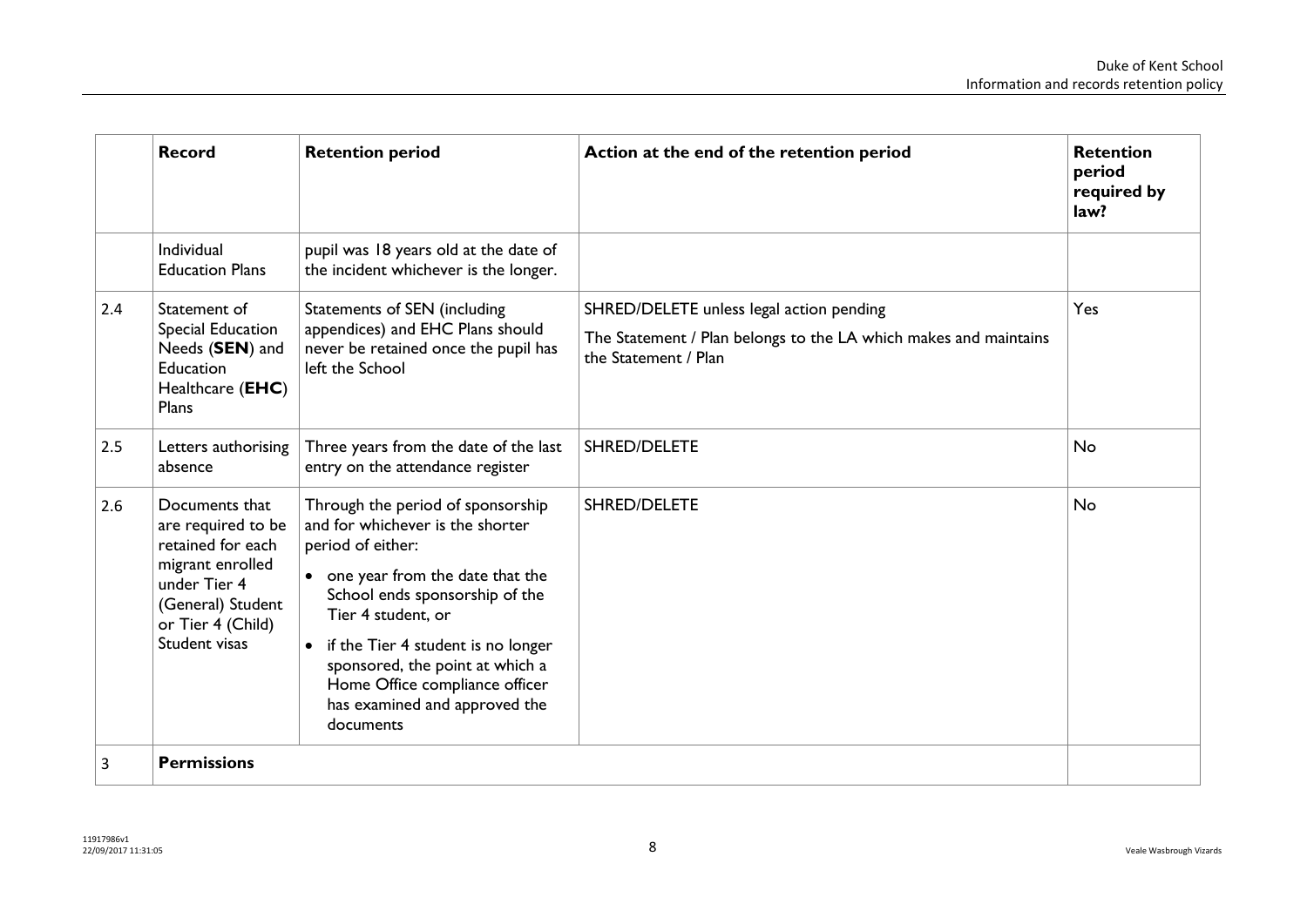|     | <b>Record</b>                                                                                                                                                           | <b>Retention period</b>                                                                                                                                                                                                                                                                                                                       | Action at the end of the retention period                                                         | <b>Retention</b><br>period<br>required by<br>law? |
|-----|-------------------------------------------------------------------------------------------------------------------------------------------------------------------------|-----------------------------------------------------------------------------------------------------------------------------------------------------------------------------------------------------------------------------------------------------------------------------------------------------------------------------------------------|---------------------------------------------------------------------------------------------------|---------------------------------------------------|
| 3.1 | Parental<br>permission slips for<br>school trips -<br>where there has<br>been no major<br>incident, accident,<br>injury or near miss<br>involving anyone<br>on the trip | Conclusion of the trip + three years                                                                                                                                                                                                                                                                                                          | Review for further retention in the case of contentious disputes<br>otherwise SHRED/DELETE        | <b>No</b>                                         |
| 3.2 | Parental<br>permission slips for<br>school trips -<br>where there has<br>been a major<br>incident, accident,<br>injury or near miss<br>involving anyone<br>on the trip  | DOB of the pupil involved in the<br>incident + 24 years; or<br>Six years from the date of the incident<br>if the pupil was 18 years old at the<br>date of the incident<br>Whichever is the longer<br>The permission slips for all pupils on<br>the trip may need to be retained to<br>show that the rules had been followed<br>for all pupils | Review for further retention in the case of relevance to contentious<br>disputes.<br>SHRED/DELETE | No.                                               |
| 4   |                                                                                                                                                                         | Admission department and bursarial records                                                                                                                                                                                                                                                                                                    |                                                                                                   |                                                   |
| 4.1 | Admission and<br>parent contract<br>documents<br>including                                                                                                              | Six years from date of leaving the<br>School                                                                                                                                                                                                                                                                                                  | Review for further retention in the case of contentious disputes<br><b>SHRED/DELETE</b>           | <b>No</b>                                         |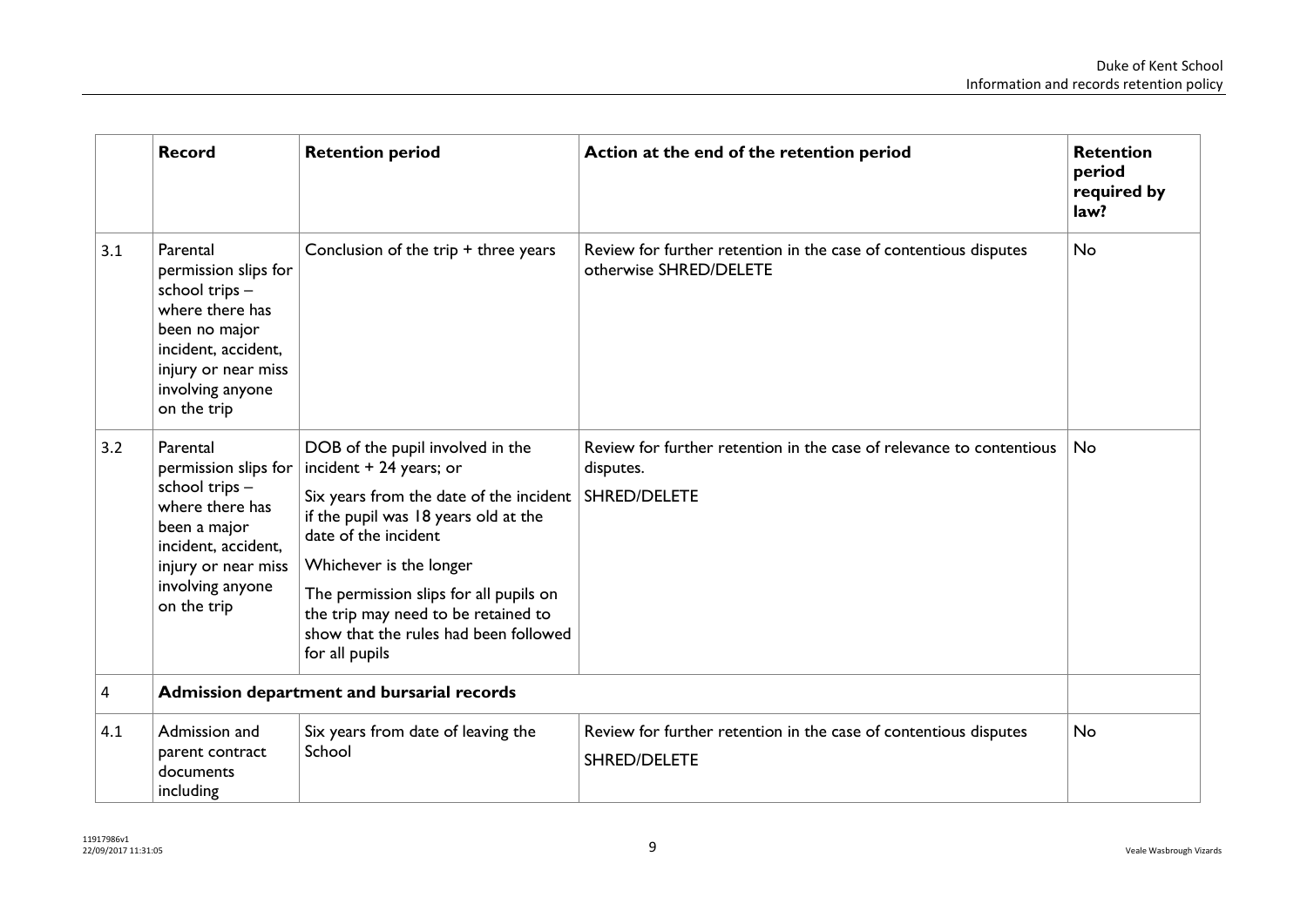|     | <b>Record</b>                                                                                  | <b>Retention period</b>                                                                                                                                                                                                            | Action at the end of the retention period                                                                                                                                                                                                                                    | <b>Retention</b><br>period<br>required by<br>law? |
|-----|------------------------------------------------------------------------------------------------|------------------------------------------------------------------------------------------------------------------------------------------------------------------------------------------------------------------------------------|------------------------------------------------------------------------------------------------------------------------------------------------------------------------------------------------------------------------------------------------------------------------------|---------------------------------------------------|
|     | registration form,<br>letter of offer and<br>acceptance form                                   |                                                                                                                                                                                                                                    |                                                                                                                                                                                                                                                                              |                                                   |
| 4.2 | <b>Admissions</b><br>documents relating<br>to applicants who<br>did not join the<br>School     | We suggest that one year would be<br>reasonable, however, this is at the<br>School's discretion. If there is a risk<br>that parents or a pupil might bring a<br>claim against the School then the<br>documents should be retained. | SHRED/DELETE                                                                                                                                                                                                                                                                 | <b>No</b>                                         |
|     |                                                                                                | The documents can be kept for as<br>long as the School considers that they<br>are required, subject to the School's<br>obligation not to keep the documents<br>for longer than is necessary                                        |                                                                                                                                                                                                                                                                              |                                                   |
| 4.3 | Financial<br>information in<br>respect of fees                                                 | Six years from date of leaving the<br>School                                                                                                                                                                                       | Review for further retention in the case of contentious disputes<br>SHRED/DELETE                                                                                                                                                                                             | <b>No</b>                                         |
| 5   | <b>Employment</b>                                                                              |                                                                                                                                                                                                                                    |                                                                                                                                                                                                                                                                              |                                                   |
| 5.1 | Employment or<br>personnel records<br>including<br>recruitment<br>information,<br>contracts of | For at least six years after date of<br>termination of employment<br>For at least 12 years after date of<br>termination if any of the documents<br>were signed as a deed                                                           | If on a date no earlier than six years after the termination date there $ $ No<br>has been no recent contact from the relevant individual and no<br>apparent breach of contract claim, dispose securely of<br>documentation unless any child protection concerns. Records of |                                                   |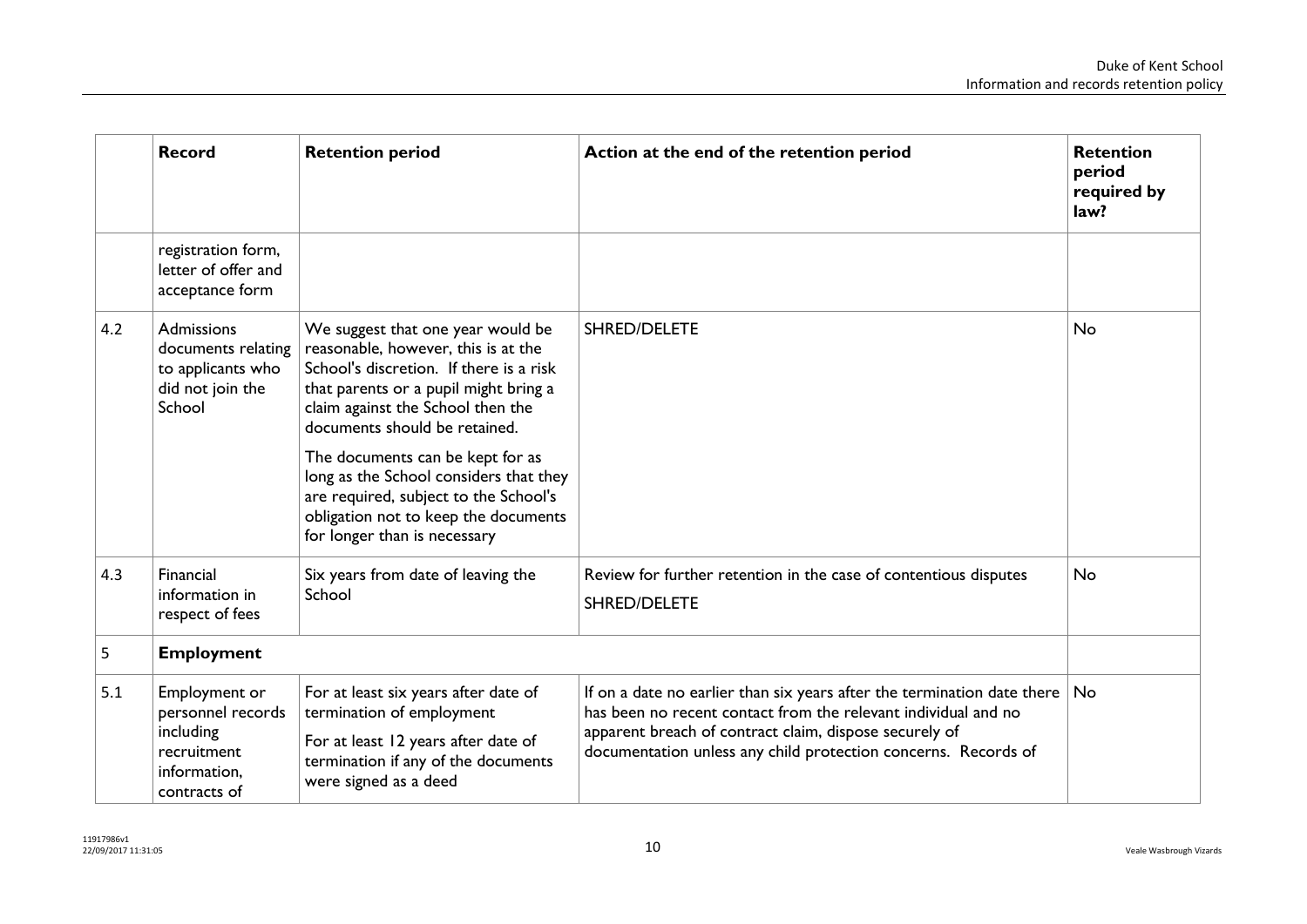|     | <b>Record</b>                                                                                          | <b>Retention period</b>                                                                                                                                                                                                                                                                                                                                                                                                                                                                                                                                                                                                                                                                                                                                                                                                        | Action at the end of the retention period                                                                      | <b>Retention</b><br>period<br>required by<br>law? |
|-----|--------------------------------------------------------------------------------------------------------|--------------------------------------------------------------------------------------------------------------------------------------------------------------------------------------------------------------------------------------------------------------------------------------------------------------------------------------------------------------------------------------------------------------------------------------------------------------------------------------------------------------------------------------------------------------------------------------------------------------------------------------------------------------------------------------------------------------------------------------------------------------------------------------------------------------------------------|----------------------------------------------------------------------------------------------------------------|---------------------------------------------------|
|     | employment,<br>changes to terms<br>and condition,<br>disciplinary<br>matters, grievance<br>procedures. |                                                                                                                                                                                                                                                                                                                                                                                                                                                                                                                                                                                                                                                                                                                                                                                                                                | anyone with child protection concerns (even if not proved) should<br>be retained                               |                                                   |
| 5.2 | Single central<br>register (SCR)                                                                       | There is no legal requirement to keep<br>the SCR entry for staff who have left<br>as it ceases to be relevant for<br>inspection purposes. Many schools<br>move the entry on to an archive<br>register whilst others keep a list of<br>the checks carried out on the<br>personnel file instead and retain that<br>in accordance with their retention<br>policy. As there is no statutory<br>requirement to keep this information<br>in this form it should only be kept for<br>as long as is necessary. As it ceases to<br>be relevant for inspection purposes<br>the School should consider and<br>document why it is necessary to keep<br>it for a particular length of time.<br>Should the School be notified of a<br>historic abuse claim or should a<br>former member of staff commit<br>offences elsewhere the School may | Review whether further retention is necessary. If so, these reasons<br>must be documented. If not SHRED/DELETE | <b>No</b>                                         |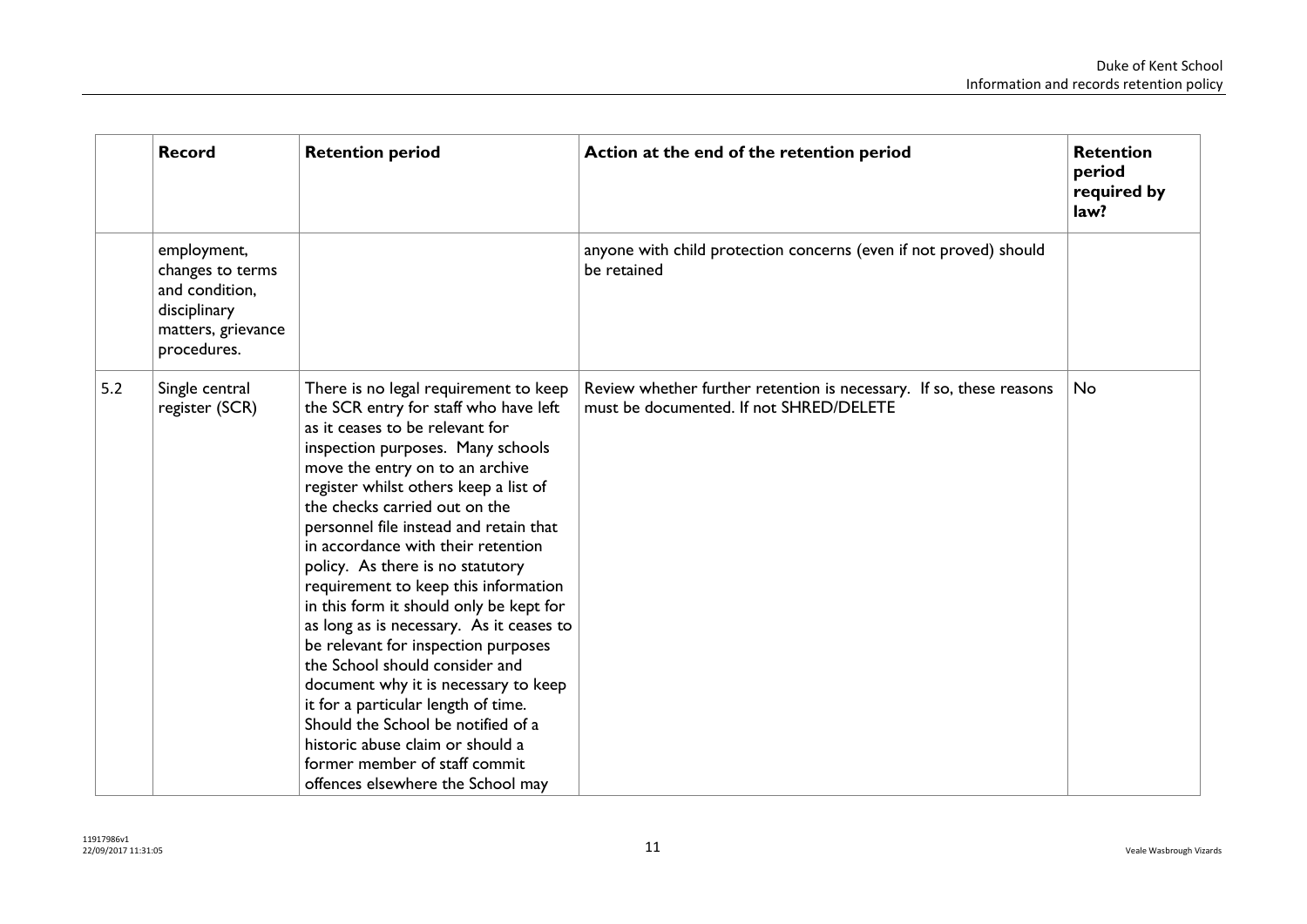|     | <b>Record</b>                                                                                                                            | <b>Retention period</b>                                                                                                                                                                                                                                                                                                                                                                   | Action at the end of the retention period                                                                                                                                                                                         | <b>Retention</b><br>period<br>required by<br>law? |
|-----|------------------------------------------------------------------------------------------------------------------------------------------|-------------------------------------------------------------------------------------------------------------------------------------------------------------------------------------------------------------------------------------------------------------------------------------------------------------------------------------------------------------------------------------------|-----------------------------------------------------------------------------------------------------------------------------------------------------------------------------------------------------------------------------------|---------------------------------------------------|
|     |                                                                                                                                          | need to demonstrate that it carried<br>out all required checks prior to work<br>starting, when they were carried and<br>out and by whom. This information<br>could also be requested in relation to<br>the IICSA. As a consequence best<br>advice is to retain the SCR entry for<br>each former member of staff<br>indefinitely either on an archive SCR<br>or within the personnel file. |                                                                                                                                                                                                                                   |                                                   |
| 5.3 | Records and<br>documents relating<br>to membership of<br>and contributions<br>to the Teachers'<br><b>Pension Scheme</b>                  | Indefinitely                                                                                                                                                                                                                                                                                                                                                                              | Review whether further retention is necessary. Decisions in<br>relation to the Teachers' Pension Scheme may have ramifications<br>beyond six years, and may be queried at any time by members and<br>the Teachers' Pension Scheme | <b>No</b>                                         |
| 5.4 | Employment<br>references<br>received and<br>references<br>provided (where<br>no safeguarding<br>concerns have<br>arisen or are<br>known) | While employment continues and at<br>least up to six years after employment<br>terminates                                                                                                                                                                                                                                                                                                 | Consider whether any recent reference requests for the relevant<br>individual have been received.<br>If any concerns are/have been raised by social services or other<br>agencies see 5.5 below.<br>If none, SHRED/DELETE         | No                                                |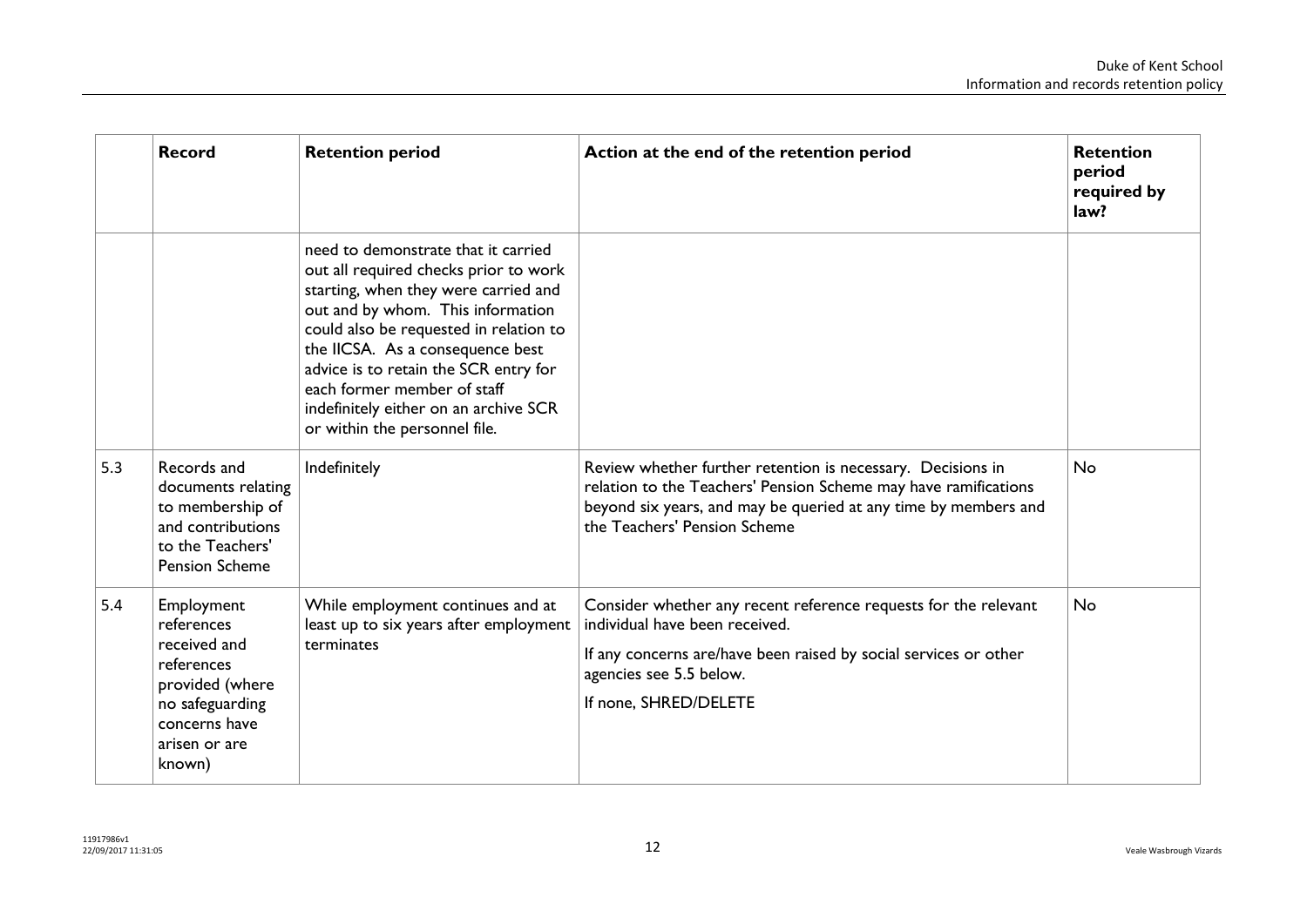|     | <b>Record</b>                                                                                                                                                                  | <b>Retention period</b>                                                                                                           | Action at the end of the retention period                                                                                                                             | <b>Retention</b><br>period<br>required by<br>law? |
|-----|--------------------------------------------------------------------------------------------------------------------------------------------------------------------------------|-----------------------------------------------------------------------------------------------------------------------------------|-----------------------------------------------------------------------------------------------------------------------------------------------------------------------|---------------------------------------------------|
| 5.5 | Employment<br>reference where<br>an individual's<br>employment ended<br>for a safeguarding<br>reason or where<br>safeguarding was<br>outstanding at the<br>time of termination | At least for 10 years after the person<br>has retired or until the individual<br>reaches the age of 75, whichever is<br>the later | Consider whether any recent reference requests for the relevant<br>individual or new concerns raised by social services or other<br>agencies<br>If none, SHRED/DELETE | Yes                                               |
| 5.6 | Working time<br>opt-out forms                                                                                                                                                  | Two years from the date on which<br>they were entered into                                                                        | SHRED/DELETE                                                                                                                                                          | Yes                                               |
| 5.7 | Records to show<br>compliance with<br>the Working Time<br>Regulations                                                                                                          | Two years after the relevant period                                                                                               | SHRED/DELETE                                                                                                                                                          | Yes                                               |
| 5.8 | Payroll and wage<br>records<br>These include<br>records of:<br>•Details on<br>overtime.<br>•Bonuses.<br>•Expenses.                                                             | Six years from the financial year end in   SHRED/DELETE<br>which payments are made                                                |                                                                                                                                                                       | Yes                                               |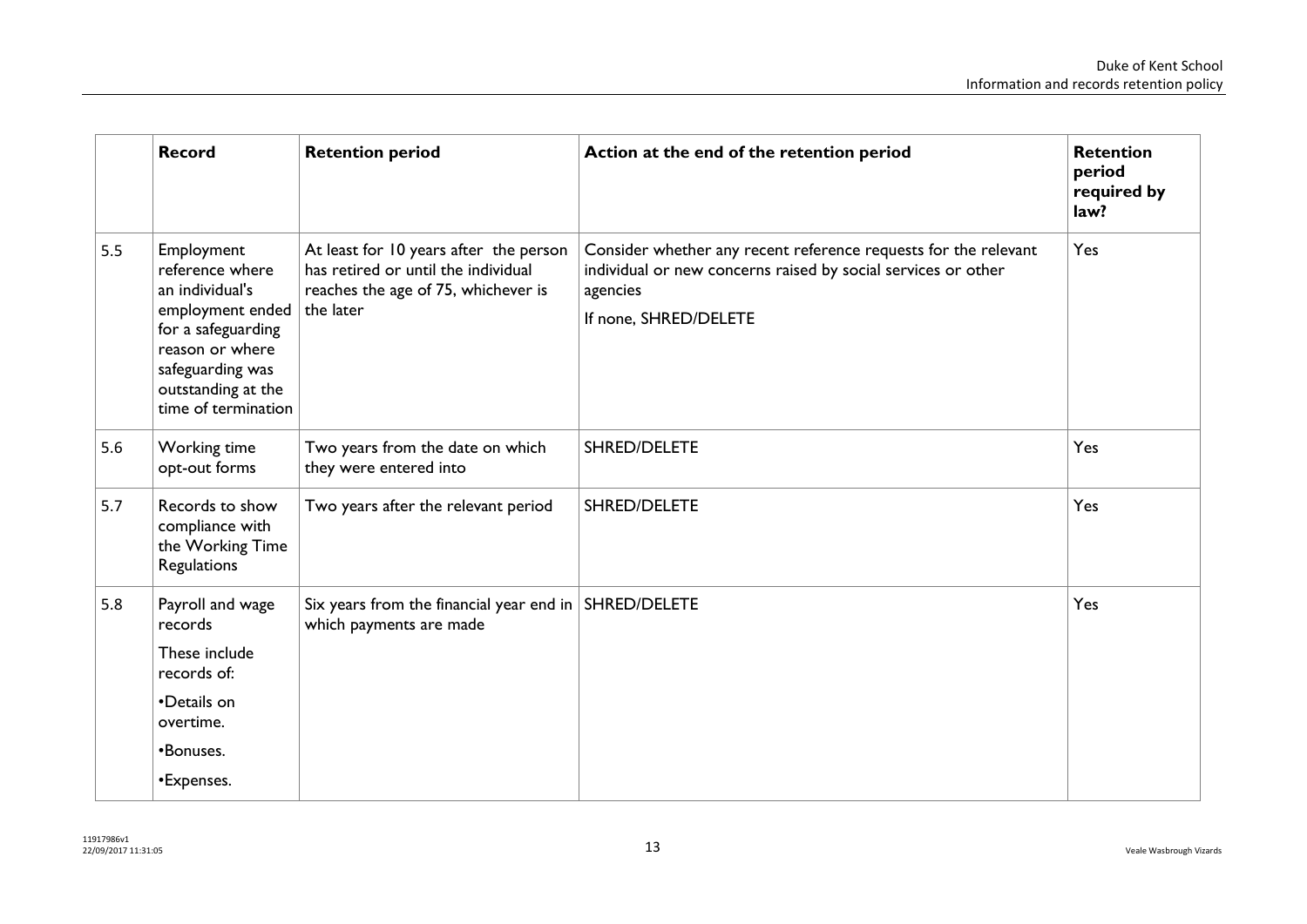|      | <b>Record</b>                                                                                           | <b>Retention period</b>                                                                                                                                                                          | Action at the end of the retention period | <b>Retention</b><br>period<br>required by<br>law? |
|------|---------------------------------------------------------------------------------------------------------|--------------------------------------------------------------------------------------------------------------------------------------------------------------------------------------------------|-------------------------------------------|---------------------------------------------------|
|      | •Benefits in kind.                                                                                      |                                                                                                                                                                                                  |                                           |                                                   |
| 5.9  | <b>PAYE Records</b>                                                                                     | Three years in addition to the current SHRED/DELETE<br>year (however it may be sensible to<br>keep them for six years as they may<br>fall within the definition of payroll and<br>wage records). |                                           | Yes                                               |
| 5.10 | Maternity/paternity<br>records<br>These include:                                                        | Three years after the end of the tax<br>year in which the maternity pay<br>period ends                                                                                                           | SHRED/DELETE                              | Yes                                               |
|      | •Records regarding<br>Maternity<br>payments made<br>save for where<br>those include<br>payroll records. |                                                                                                                                                                                                  |                                           |                                                   |
|      | •Maternity<br>certificates<br>showing the<br>expected week of<br>confinement                            |                                                                                                                                                                                                  |                                           |                                                   |
| 5.11 | Sickness records<br>required for the<br>purposes of                                                     | During employment and for a period<br>of three years after employment has<br>ended and to be kept separate from<br>absence records which merely                                                  | SHRED/DELETE                              | Yes                                               |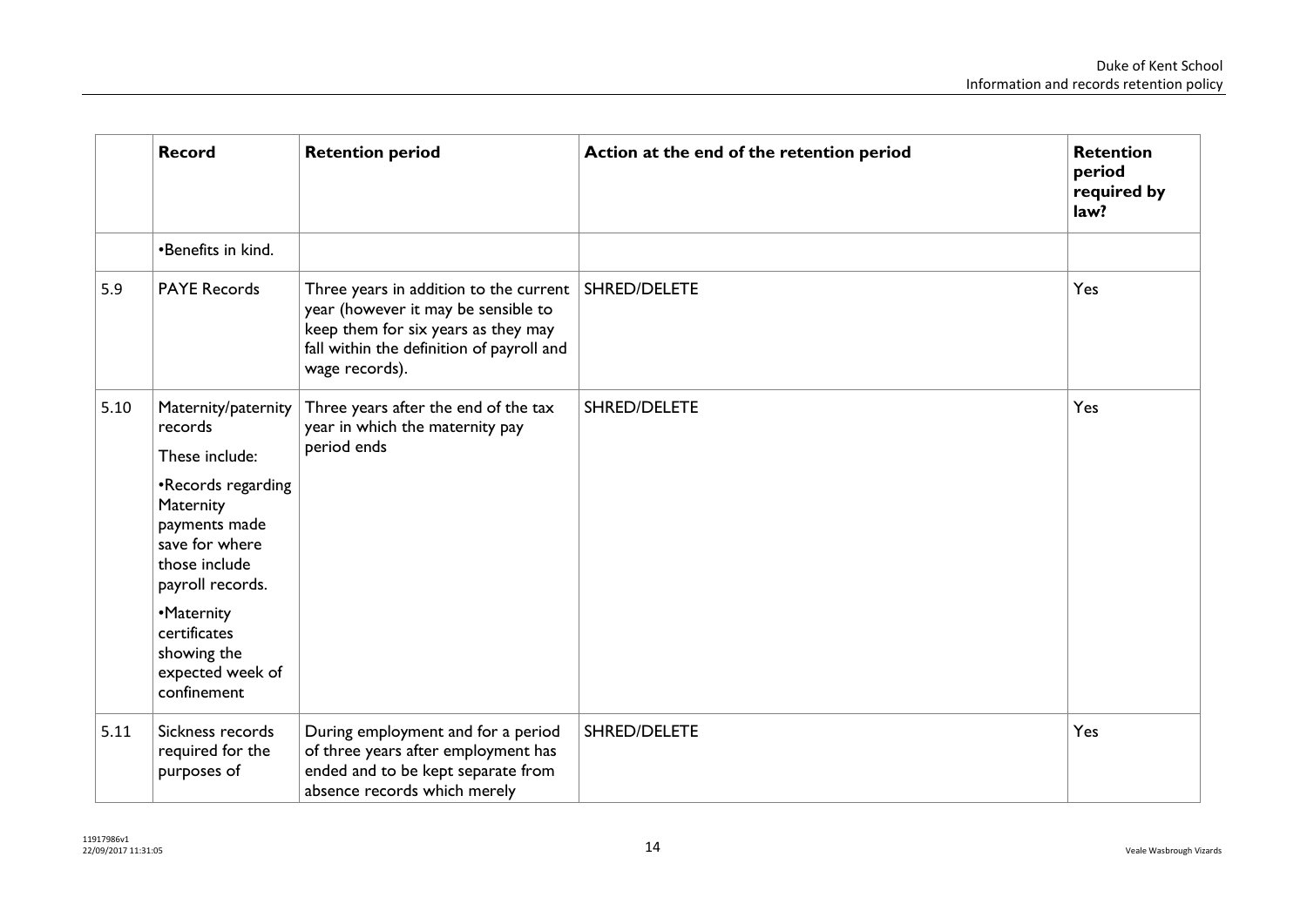|      | <b>Record</b>                                                                                                                                          | <b>Retention period</b>                                                                                                                                                                                                                                                                                                                                                                                                                                                                                                                                                   | Action at the end of the retention period                                  | <b>Retention</b><br>period<br>required by<br>law? |
|------|--------------------------------------------------------------------------------------------------------------------------------------------------------|---------------------------------------------------------------------------------------------------------------------------------------------------------------------------------------------------------------------------------------------------------------------------------------------------------------------------------------------------------------------------------------------------------------------------------------------------------------------------------------------------------------------------------------------------------------------------|----------------------------------------------------------------------------|---------------------------------------------------|
|      | <b>Statutory Sick Pay</b><br>(SSP)                                                                                                                     | demonstrate the dates absent and not<br>the health issue.                                                                                                                                                                                                                                                                                                                                                                                                                                                                                                                 |                                                                            |                                                   |
| 5.12 | Records in relation<br>to hours worked<br>and payments<br>made to workers                                                                              | For a period of three years beginning<br>with the last day of the following<br>month to which the records relate                                                                                                                                                                                                                                                                                                                                                                                                                                                          | SHRED/DELETE                                                               | Yes                                               |
| 5.13 | Consents for the<br>processing of<br>personal data and<br>sensitive personal<br>data (known as<br>special category<br>personal data<br>under the GDPR) | For as long as the data is being<br>processed and up to six years<br>afterwards<br>For consent to be valid it must be<br>"freely given". This is often difficult to<br>evidence in an employment context<br>owing to the imbalance in the<br>relationship between the School and<br>the employee. Therefore, the School<br>should be very careful before asking<br>employees to consent to their data<br>being used in a particular way. In the<br>vast majority of cases it is not<br>necessary to obtain the employee's<br>consent before using their personal<br>data. | SHRED/DELETE                                                               | Yes                                               |
| 5.14 | Disclosure and<br><b>Barring Service</b><br>(DBS) checks and                                                                                           | Dispose of securely after the<br>recruitment process unless assessed<br>as relevant to ongoing employment                                                                                                                                                                                                                                                                                                                                                                                                                                                                 | Enter DBS certificate number, date, initials on Single Central<br>Register | Yes                                               |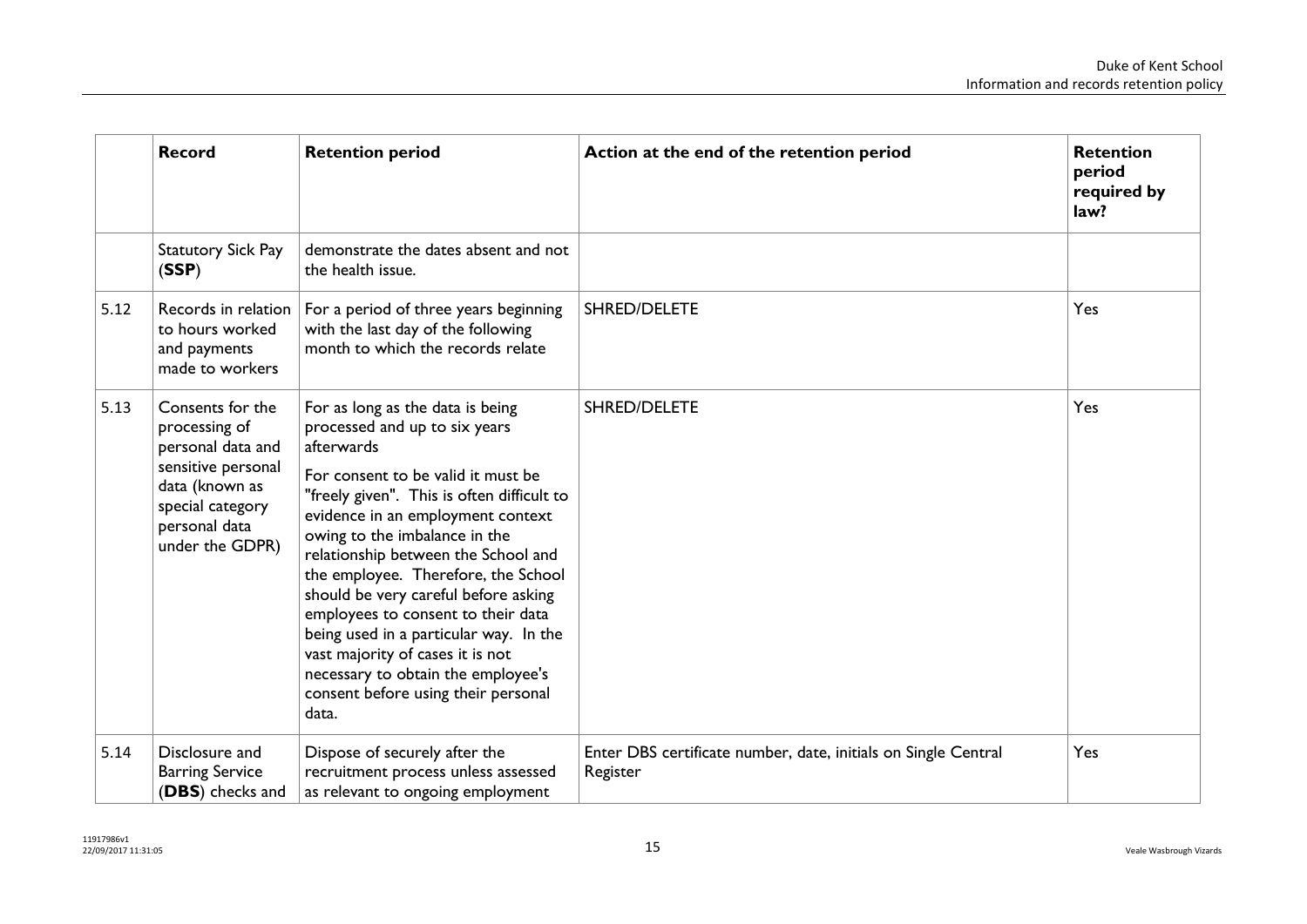|      | <b>Record</b>                                           | <b>Retention period</b>                                                                                                                                                      | Action at the end of the retention period | <b>Retention</b><br>period<br>required by<br>law? |
|------|---------------------------------------------------------|------------------------------------------------------------------------------------------------------------------------------------------------------------------------------|-------------------------------------------|---------------------------------------------------|
|      | disclosures of<br>criminal record<br>forms              | relationship. Once the conviction is<br>spent, should be deleted unless it is an<br>excluded profession.                                                                     | SHRED/DELETE                              |                                                   |
| 5.15 | Immigration checks                                      | Throughout employment and then<br>retained for two years after the<br>termination of employment                                                                              | SHRED/DELETE                              | Yes                                               |
| 5.16 | Recruitment<br>records of<br>unsuccessful<br>candidates | Six months after notifying unsuccessful   SHRED/DELETE<br>candidates in order to demonstrate, if<br>required, the fairness and<br>transparency of the recruitment<br>process |                                           | <b>No</b>                                         |
| 5.17 | Personnel and<br>training records                       | Whilst employment continues and up<br>to six years after employment ceases                                                                                                   | SHRED/DELETE                              | <b>No</b>                                         |
| 5.18 | Annual leave<br>records                                 | Six years or possibly longer if leave<br>can be carried over from year to year                                                                                               | SHRED/DELETE                              | <b>No</b>                                         |
| 5.19 | Collective<br>/ workforce<br>agreements                 | Permanently or six years after the<br>agreement comes to an end                                                                                                              | SHRED/DELETE                              | <b>No</b>                                         |
| 5.20 | <b>Works Council</b><br>minutes                         | Permanently                                                                                                                                                                  | N/A                                       | <b>No</b>                                         |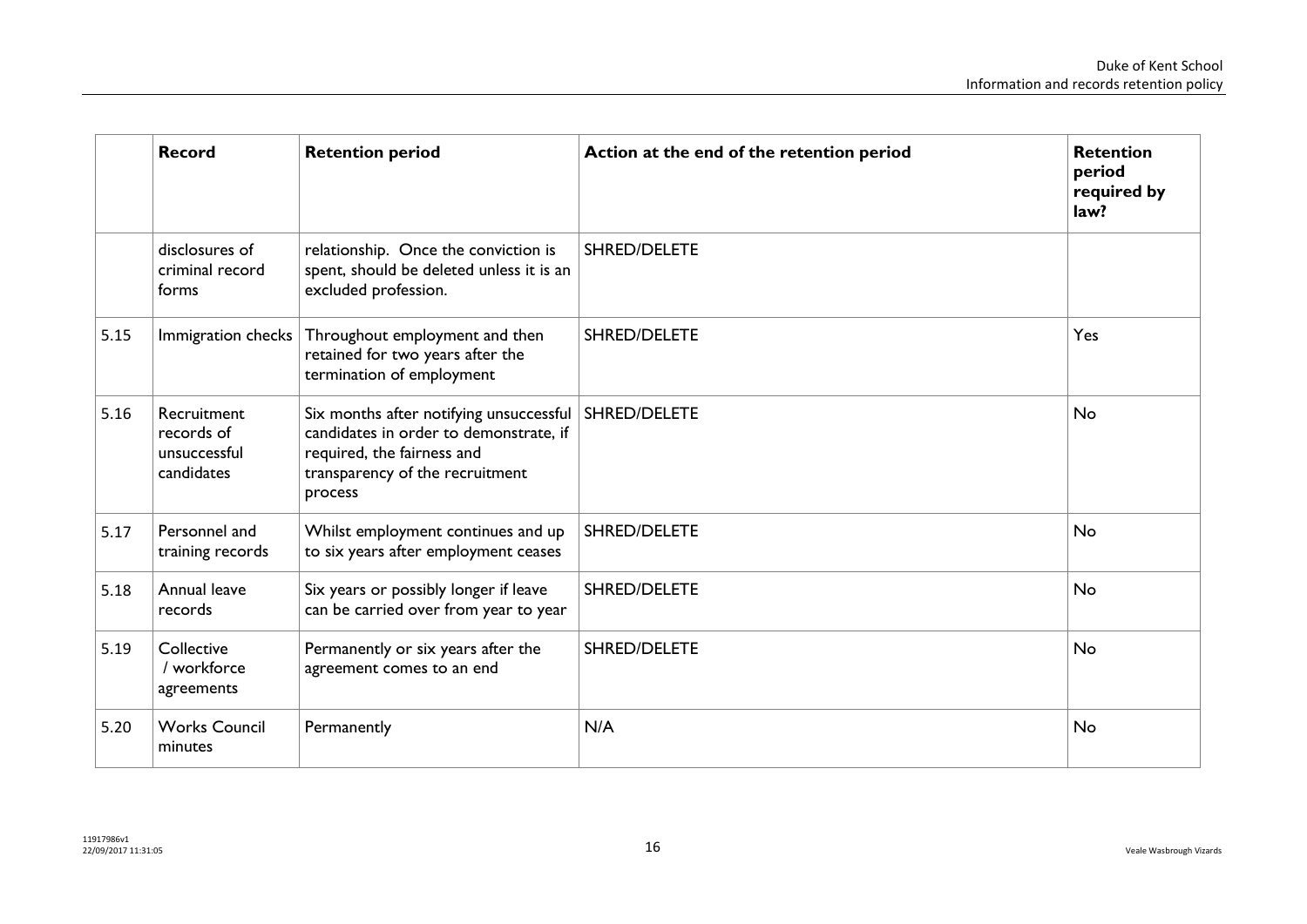<span id="page-16-0"></span>

|      | <b>Record</b>                                                                                            | <b>Retention period</b>                                                                    | Action at the end of the retention period                                                                 | <b>Retention</b><br>period<br>required by<br>law? |
|------|----------------------------------------------------------------------------------------------------------|--------------------------------------------------------------------------------------------|-----------------------------------------------------------------------------------------------------------|---------------------------------------------------|
| 5.21 | An Employee's<br>bank details                                                                            | Until last payment made                                                                    | SHRED/DELETE                                                                                              | <b>No</b>                                         |
| 5.22 | Travel and<br>subsistence claims.                                                                        | Whilst employment continues and up<br>to six years after employment ends                   | SHRED/DELETE                                                                                              |                                                   |
| 5.23 | Records of<br>advances for<br>season tickets and<br>loans to employees                                   | Whilst employment continues and up<br>to six years after repayment or end of<br>employment | <b>SHRED/DELETE</b>                                                                                       | <b>No</b>                                         |
| 5.24 | Death Benefit<br>Nomination and<br><b>Revocation Forms</b>                                               | Whilst employment continues and up<br>to six years after payment of benefit                | SHRED/DELETE                                                                                              | <b>No</b>                                         |
| 6    |                                                                                                          | Health and safety information - employees                                                  |                                                                                                           |                                                   |
| 6.1  | Reportable injuries,<br>diseases and<br>dangerous<br>occurrences<br>(RIDDOR)<br>reports or own<br>record | Three years from the date of record<br>If disease - indefinitely<br>(recommended)          | Review for further retention in the case of enforcement action or<br>contentious disputes<br>SHRED/DELETE | Yes                                               |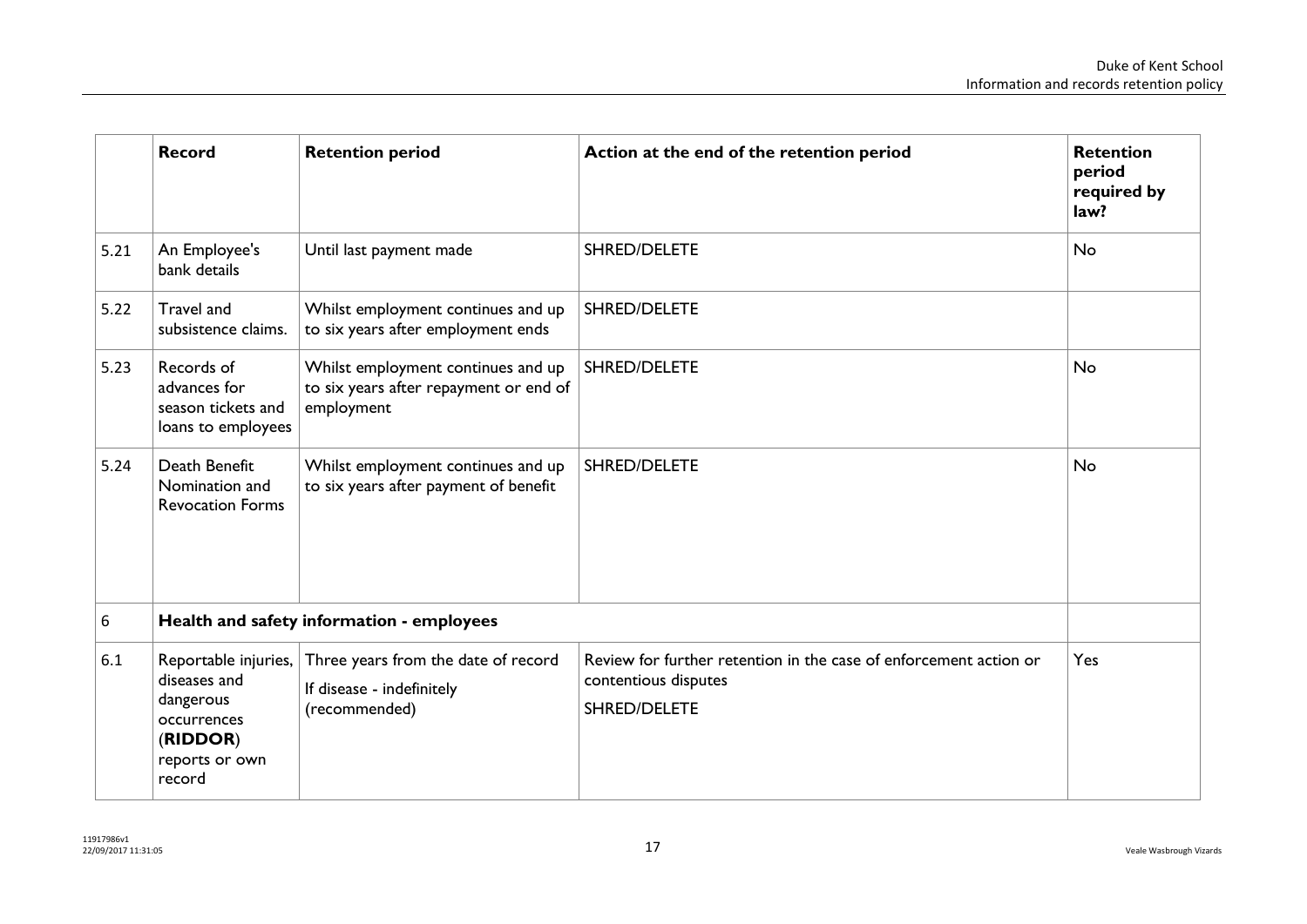|     | <b>Record</b>                                                                                                                                                                                                          | <b>Retention period</b>                                                                        | Action at the end of the retention period                                                              | <b>Retention</b><br>period<br>required by<br>law? |
|-----|------------------------------------------------------------------------------------------------------------------------------------------------------------------------------------------------------------------------|------------------------------------------------------------------------------------------------|--------------------------------------------------------------------------------------------------------|---------------------------------------------------|
| 6.2 | First aid / accident<br>book entry                                                                                                                                                                                     | Three years from the date of injury or<br>last record in the book<br>If disease - indefinitely | Review for further retention in the case of enforcement action or<br>contentious disputes SHRED/DELETE | Yes                                               |
| 6.3 | Records of<br>maintenance,<br>examination and<br>test control<br>measures relating<br>to substances<br>hazardous to<br>health under the<br>Control of<br><b>Substances</b><br>Hazardous to<br>Health (COSHH)<br>regime | Five years                                                                                     | Review for further retention in the case of enforcement action<br>contentious disputes SHRED/DELETE    | Yes                                               |
| 6.4 | licensable asbestos<br>work                                                                                                                                                                                            | Health records for $ $ At least 40 years from the date if the<br>last entry                    | Review for further retention in the case of enforcement action<br>contentious disputes<br>SHRED/DELETE | Yes                                               |
| 6.5 | Medical<br>surveillance<br>certificate for<br>licensable asbestos<br>work                                                                                                                                              | At least four years from the date it<br>was issued                                             | Review for further retention in the case of enforcement action<br>contentious disputes<br>SHRED/DELETE | Yes                                               |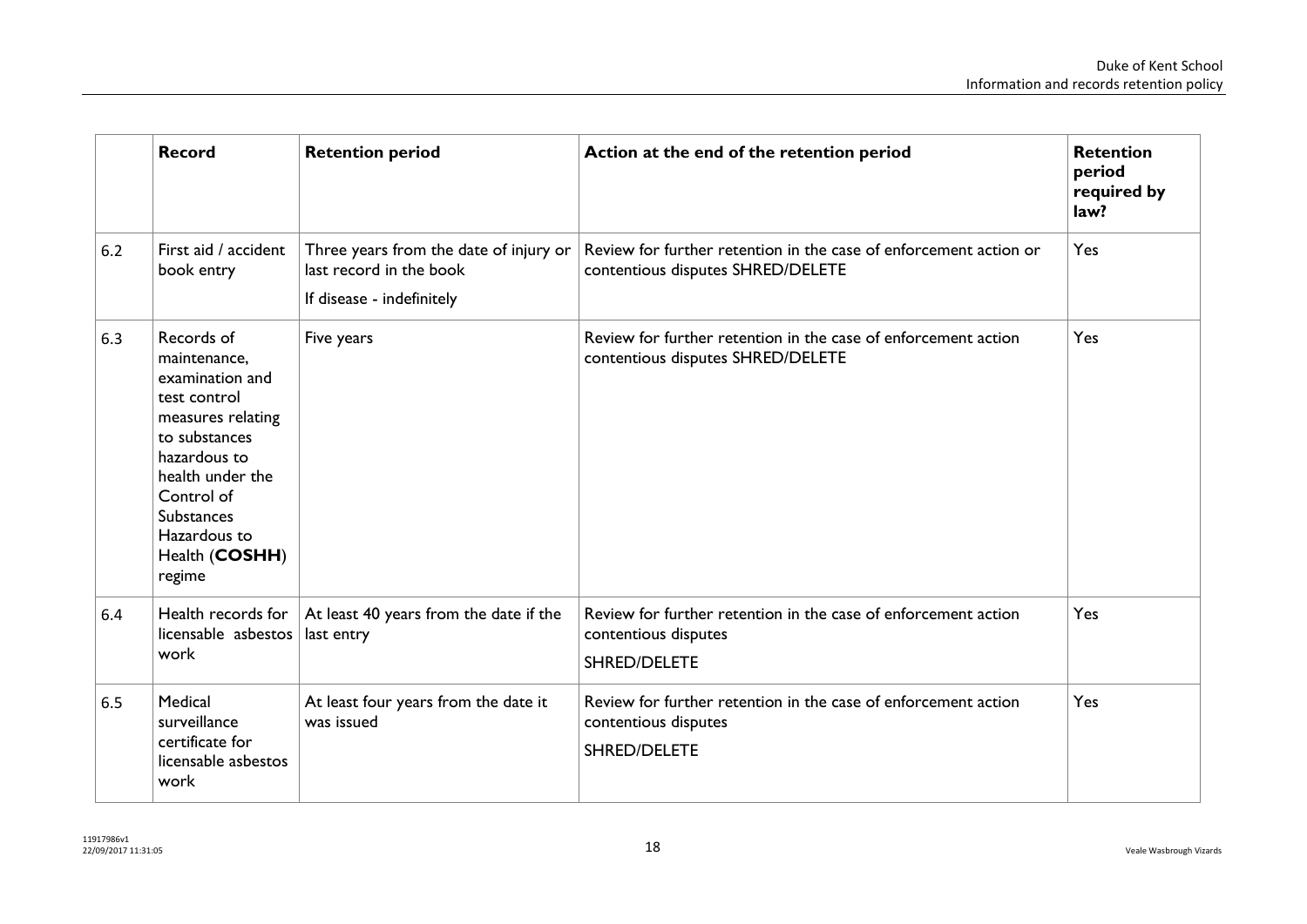|     | <b>Record</b>                                                                                                                                                                                          | <b>Retention period</b>                                                                                                                                            | Action at the end of the retention period                                                                 | <b>Retention</b><br>period<br>required by<br>law? |
|-----|--------------------------------------------------------------------------------------------------------------------------------------------------------------------------------------------------------|--------------------------------------------------------------------------------------------------------------------------------------------------------------------|-----------------------------------------------------------------------------------------------------------|---------------------------------------------------|
| 6.6 | Records of air<br>monitoring for<br>asbestos                                                                                                                                                           | Where a health record is required at<br>least 40 years from the date if the last<br>entry<br>In other cases at least five years from<br>the date of the last entry |                                                                                                           | Yes                                               |
| 6.7 | Records of<br>examinations, tests<br>and repairs carried<br>out in respect of<br>exhaust or<br>respiratory<br>protective<br>equipment under<br>the Control of<br>Asbestos<br>Regulations 2012<br>(CAR) | Five years                                                                                                                                                         | Review for further retention in the case of enforcement action<br>contentious disputes<br>SHRED/DELETE    | Yes                                               |
| 6.8 | Examination<br>/ report of defect<br>for power presses                                                                                                                                                 | Two years                                                                                                                                                          | Review for further retention in the case of enforcement action or<br>contentious disputes SHRED/DELETE    | Yes                                               |
| 6.9 | Records of water<br>monitoring,<br>inspection, testing,                                                                                                                                                | Five years from the date of the last<br>entry                                                                                                                      | Review for further retention in the case of enforcement action or<br>contentious disputes<br>SHRED/DELETE | Yes                                               |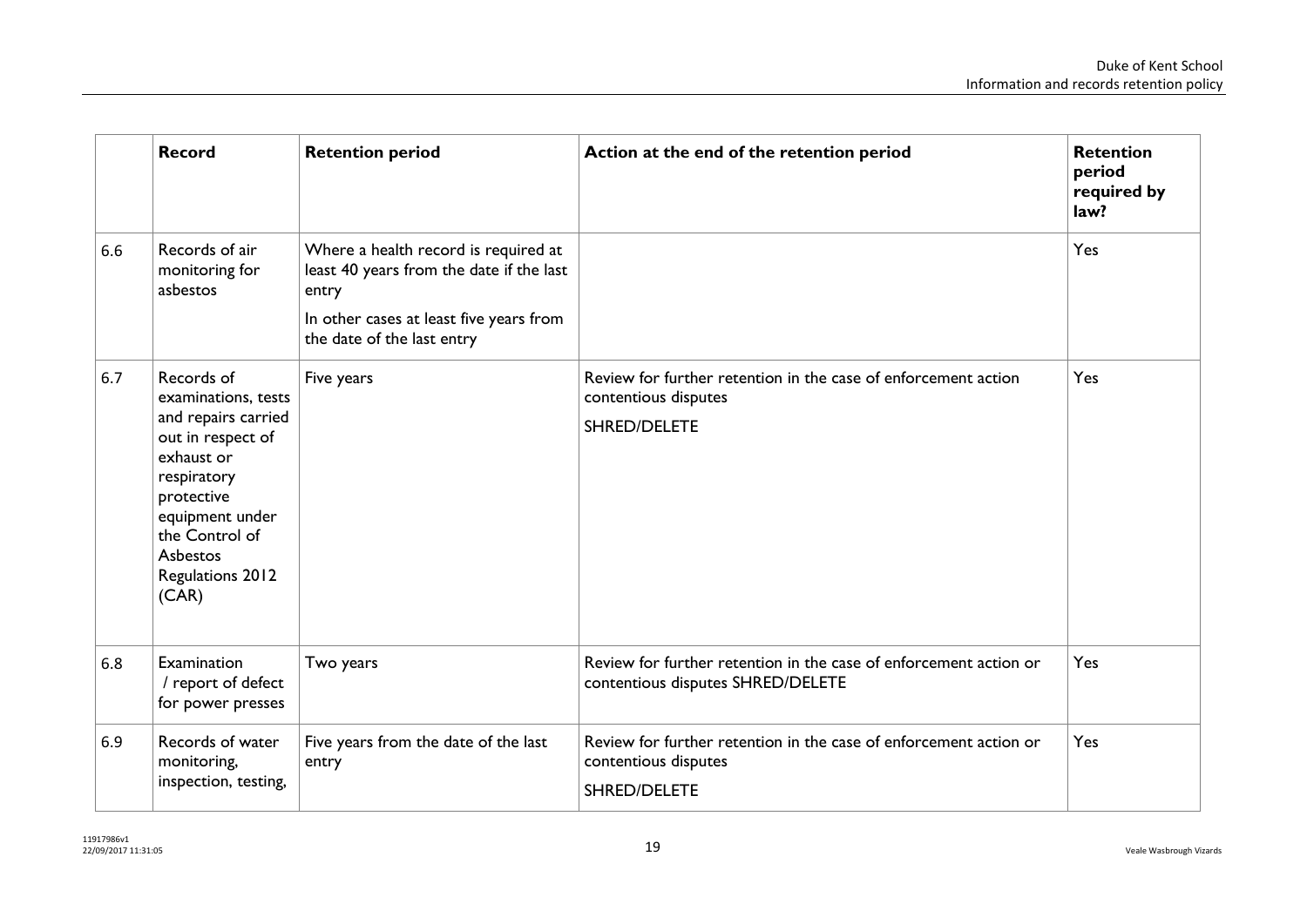|     | <b>Record</b>                                                                                            | <b>Retention period</b>                                                                                                                                                                                                                                                                                                | Action at the end of the retention period                                                                             | <b>Retention</b><br>period<br>required by<br>law? |
|-----|----------------------------------------------------------------------------------------------------------|------------------------------------------------------------------------------------------------------------------------------------------------------------------------------------------------------------------------------------------------------------------------------------------------------------------------|-----------------------------------------------------------------------------------------------------------------------|---------------------------------------------------|
|     | checks and control<br>measures for<br>legionellosis                                                      |                                                                                                                                                                                                                                                                                                                        |                                                                                                                       |                                                   |
| 7   |                                                                                                          | Health and safety information - pupils                                                                                                                                                                                                                                                                                 |                                                                                                                       |                                                   |
| 7.1 | Accident reports<br>including first aid<br>/ accident book                                               | DOB of the pupil involved in the<br>incident $+21$ years; or<br>Three years from the date of an<br>incident which may become<br>contentious if the pupil was 18 years<br>old at the date of the incident                                                                                                               | Review for further retention in the case of enforcement action or<br>contentious disputes<br>SHRED/DELETE             | No                                                |
| 7.2 | Reportable injuries,<br>diseases and<br>dangerous<br>occurrences<br>(RIDDOR)<br>reports or own<br>record | Minimum statutory retention period is<br>at least 3 years but, we recommend<br>that the record is kept for DOB of<br>the pupil involved in the incident $+21$<br>years; or<br>Three years from the date of an<br>incident which may become<br>contentious if the pupil was 18 years<br>old at the date of the incident | Review for further retention in the case of enforcement action or<br>contentious disputes<br><b>SHRED/DELETE</b>      | Yes                                               |
| 7.3 | Incident<br>investigations and<br>reports, risk<br>assessments and                                       | DOB of the pupil involved in the<br>incident $+21$ years; or<br>Three years from the date of an<br>incident which may become                                                                                                                                                                                           | Review for further retention in the case of enforcement action or<br>civil claims for personal injury<br>SHRED/DELETE | No                                                |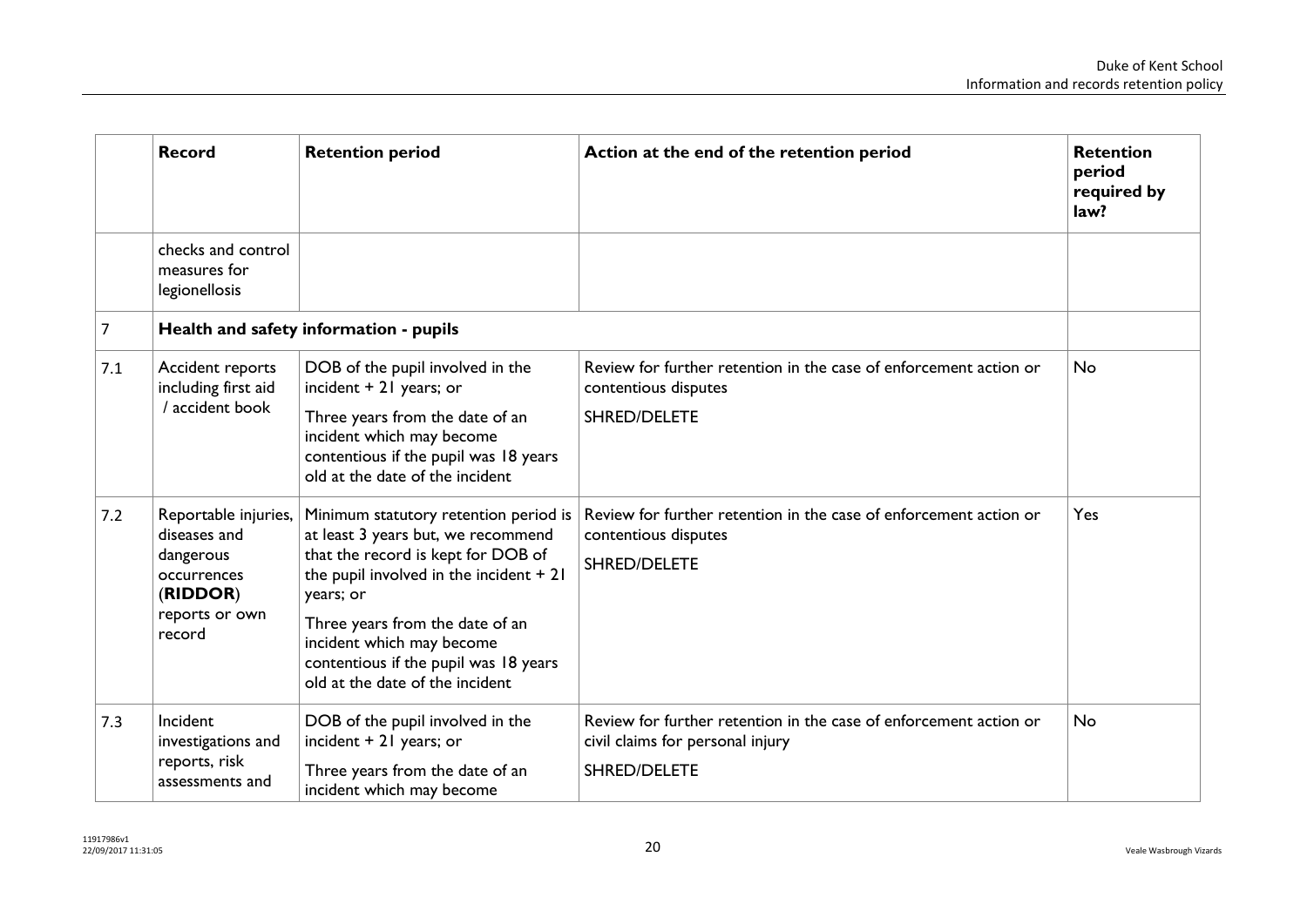|     | <b>Record</b>                                                                                                                                                                      | <b>Retention period</b>                                                                                                                                                                                | Action at the end of the retention period                                                                 | <b>Retention</b><br>period<br>required by<br>law? |
|-----|------------------------------------------------------------------------------------------------------------------------------------------------------------------------------------|--------------------------------------------------------------------------------------------------------------------------------------------------------------------------------------------------------|-----------------------------------------------------------------------------------------------------------|---------------------------------------------------|
|     | other relevant<br>documents where<br>there has been an<br>accident or<br>incident                                                                                                  | contentious if the pupil was 18 years<br>old at the date of the incident                                                                                                                               |                                                                                                           |                                                   |
| 8   | Generic health and safety records                                                                                                                                                  |                                                                                                                                                                                                        |                                                                                                           |                                                   |
| 8.1 | Risk assessments,<br>records of health<br>and safety<br>arrangements,<br>copies of policies<br>and procedures                                                                      | These should be kept for as long as<br>they remain relevant - we recommend<br>at least three years (in the absence of<br>a specific accident, incident, dangerous<br>occurrence or notifiable disease) | Review for further retention in the case of enforcement action or<br>contentious disputes<br>SHRED/DELETE | No                                                |
|     | General records of<br>health and safety<br>auditing and<br>monitoring<br>including fire risk<br>assessments,<br>electrical testing,<br>PAT testing and<br>gas appliance<br>testing |                                                                                                                                                                                                        |                                                                                                           |                                                   |
|     | Training records<br>and copies of                                                                                                                                                  |                                                                                                                                                                                                        |                                                                                                           |                                                   |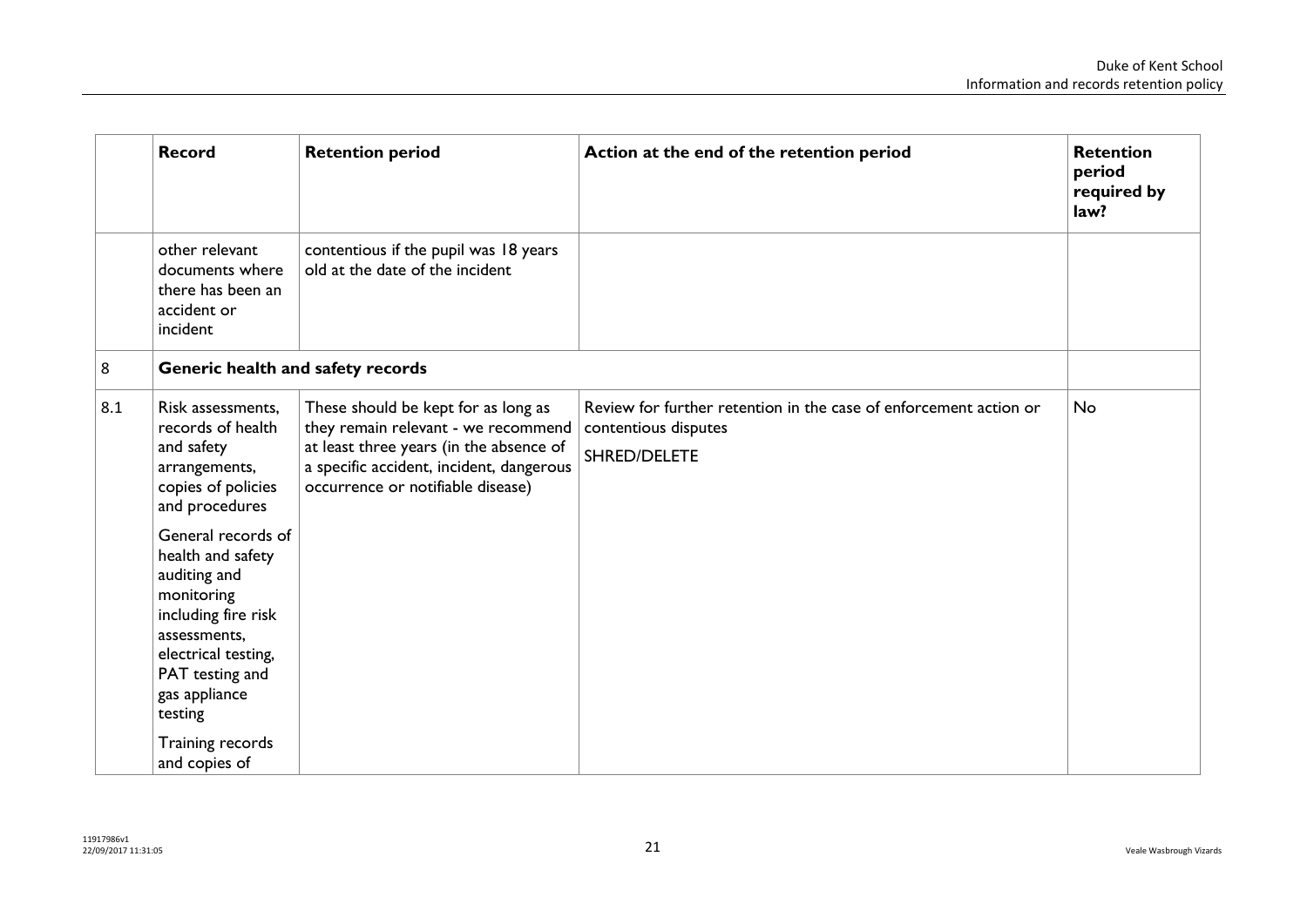|     | <b>Record</b>                                                                                                                                  | <b>Retention period</b>                                                                                                                                                             | Action at the end of the retention period | <b>Retention</b><br>period<br>required by<br>law? |
|-----|------------------------------------------------------------------------------------------------------------------------------------------------|-------------------------------------------------------------------------------------------------------------------------------------------------------------------------------------|-------------------------------------------|---------------------------------------------------|
|     | instructions or<br>information                                                                                                                 |                                                                                                                                                                                     |                                           |                                                   |
|     | Maintenance logs<br>and / or records of<br>plant and / or<br>equipment plus<br>safety manuals /<br>notices /<br>instructions                   |                                                                                                                                                                                     |                                           |                                                   |
|     | Records of<br>emergency<br>evacuations and<br>fire drills, fire<br>safety risk<br>assessments and<br>fire safety policy /<br>fire arrangements |                                                                                                                                                                                     |                                           |                                                   |
| 8.2 | Copies of<br>documents,<br>including health<br>and safety files,<br>prepared pursuant<br>to the<br>Construction<br>(Design and                 | To be decided by the School - records   SHRED/DELETE<br>should be retained as long as is<br>reasonably necessary to inform on<br>future construction projects at the<br>School site |                                           | N/A                                               |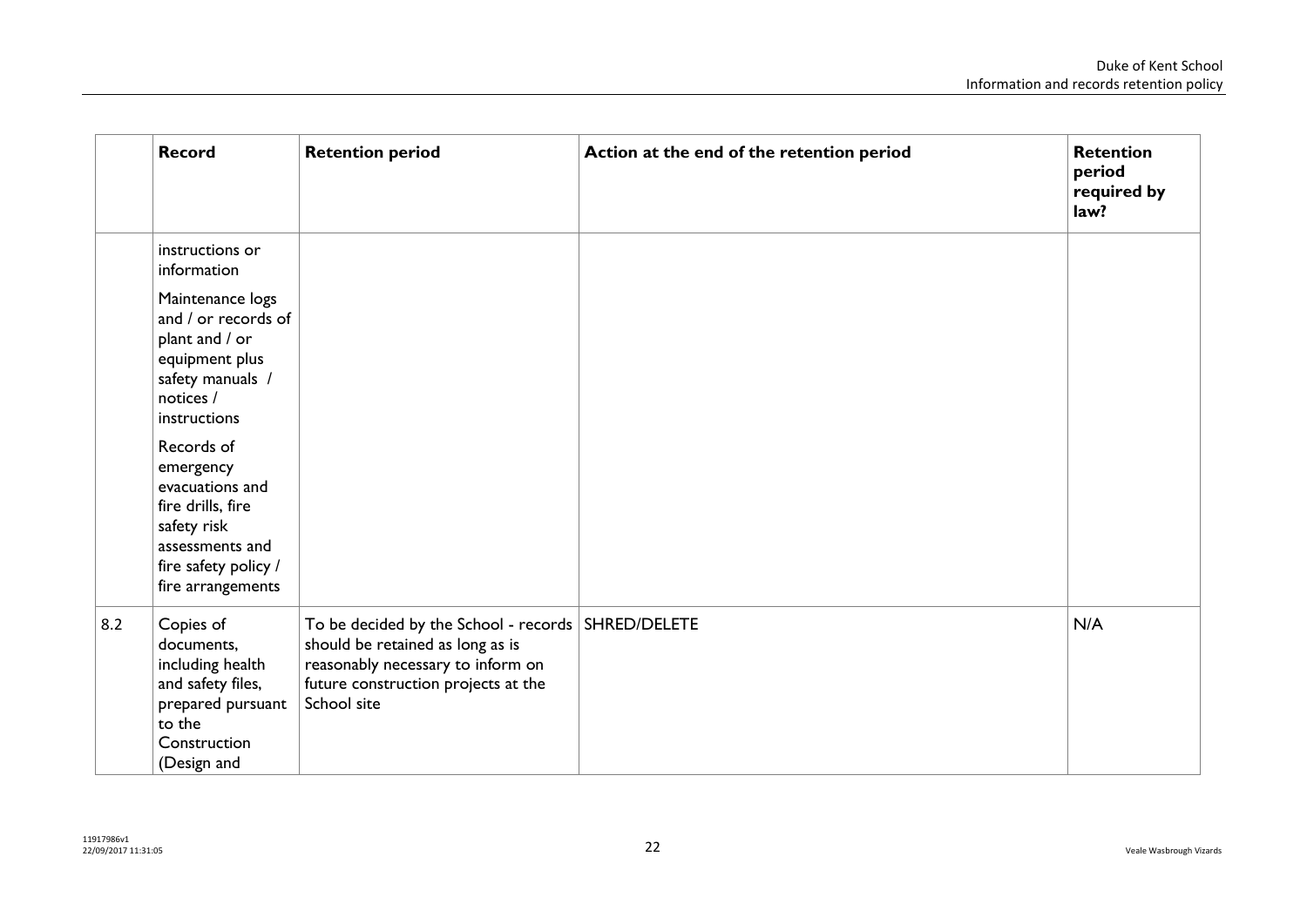|     | <b>Record</b>                                                     | <b>Retention period</b>                                                                                                                  | Action at the end of the retention period                               | <b>Retention</b><br>period<br>required by<br>law? |
|-----|-------------------------------------------------------------------|------------------------------------------------------------------------------------------------------------------------------------------|-------------------------------------------------------------------------|---------------------------------------------------|
|     | Management)<br>Regulations 2015                                   |                                                                                                                                          |                                                                         |                                                   |
| 9   | <b>Insurance</b>                                                  |                                                                                                                                          |                                                                         |                                                   |
| 9.1 | Insurance<br>certificates and<br>schedules of cover               | Indefinitely                                                                                                                             | N/A                                                                     | <b>No</b>                                         |
| 9.2 | Correspondence                                                    | Three years generally                                                                                                                    | Review for further retention in the case of civil claims for disease or | <b>No</b>                                         |
|     | with insurers<br>related to specific<br>accidents or<br>incidents | If the incident involved a pupil - DOB<br>of the pupil involved in the incident +<br>21 years; or                                        | personal injury<br>SHRED/DELETE                                         |                                                   |
|     |                                                                   | Three years from the date of an<br>incident which may become<br>contentious if the pupil was 18 years<br>old at the date of the incident |                                                                         |                                                   |
|     |                                                                   | Disease claims or where there have<br>been allegations of abuse - indefinitely                                                           |                                                                         |                                                   |
| 10  | Investigations, reviews and inquiries                             |                                                                                                                                          |                                                                         |                                                   |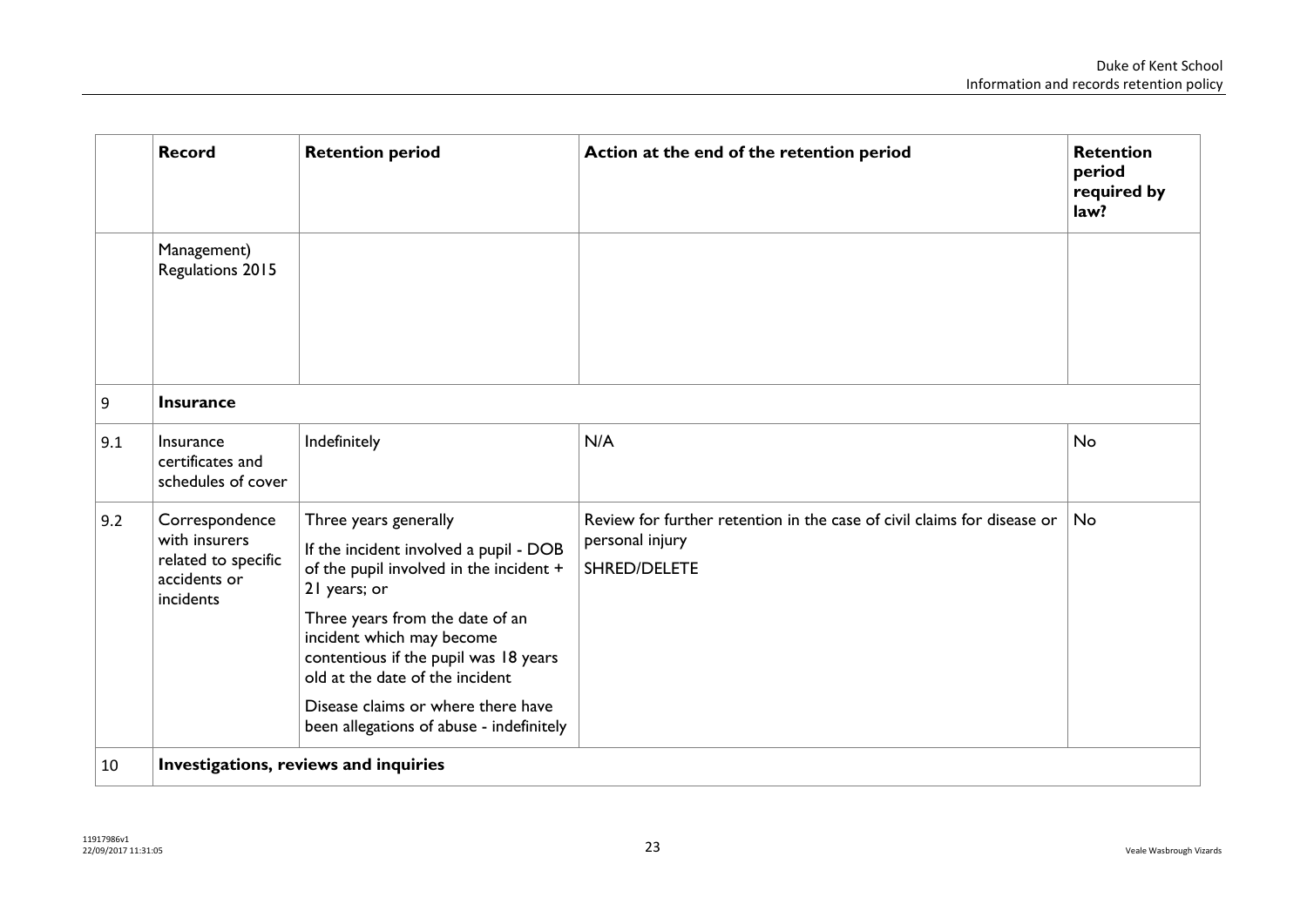|      | <b>Record</b>                                                                                                                                                                                                                                                                                                                                                                                                    | <b>Retention period</b>                                                                                                                                                                                                                                                                                                                                                                                                                                                                                                                      | Action at the end of the retention period   | <b>Retention</b><br>period<br>required by<br>law?                                 |
|------|------------------------------------------------------------------------------------------------------------------------------------------------------------------------------------------------------------------------------------------------------------------------------------------------------------------------------------------------------------------------------------------------------------------|----------------------------------------------------------------------------------------------------------------------------------------------------------------------------------------------------------------------------------------------------------------------------------------------------------------------------------------------------------------------------------------------------------------------------------------------------------------------------------------------------------------------------------------------|---------------------------------------------|-----------------------------------------------------------------------------------|
| 10.1 | Documents<br>relevant to IICSA                                                                                                                                                                                                                                                                                                                                                                                   | Indefinitely                                                                                                                                                                                                                                                                                                                                                                                                                                                                                                                                 | Review once the Inquiry has been completed. | No - unless the<br>school has<br>received a formal<br>notice from<br><b>IICSA</b> |
| 10.2 | Internal reports<br>and investigations<br>into accidents /<br>incidents<br>Copies of reports<br>submitted to<br>external agencies /<br>regulators such as<br>Independent<br><b>Schools</b><br>Inspectorate,<br>Health and Safety<br>Executive, Local<br>Authority, Charity<br>Commission etc<br>External reports,<br>reviews,<br>investigations and<br>inquiries for<br>example inquests<br>and public inquiries | To be decided by the School<br>Where the investigation / inquiry /<br>report has been necessitated as a<br>result of a specific incident, we<br>recommend that these documents are<br>stored centrally for at least three<br>years where there is a risk of<br>enforcement action and / or criminal<br>prosecution and / or a civil claim.<br>Where this relates to pupil DOB +21<br>years); or<br>Three years from the date of an<br>incident which may become<br>contentious if the pupil was 18 years<br>old at the date of the incident. | SHRED/DELETE                                | No                                                                                |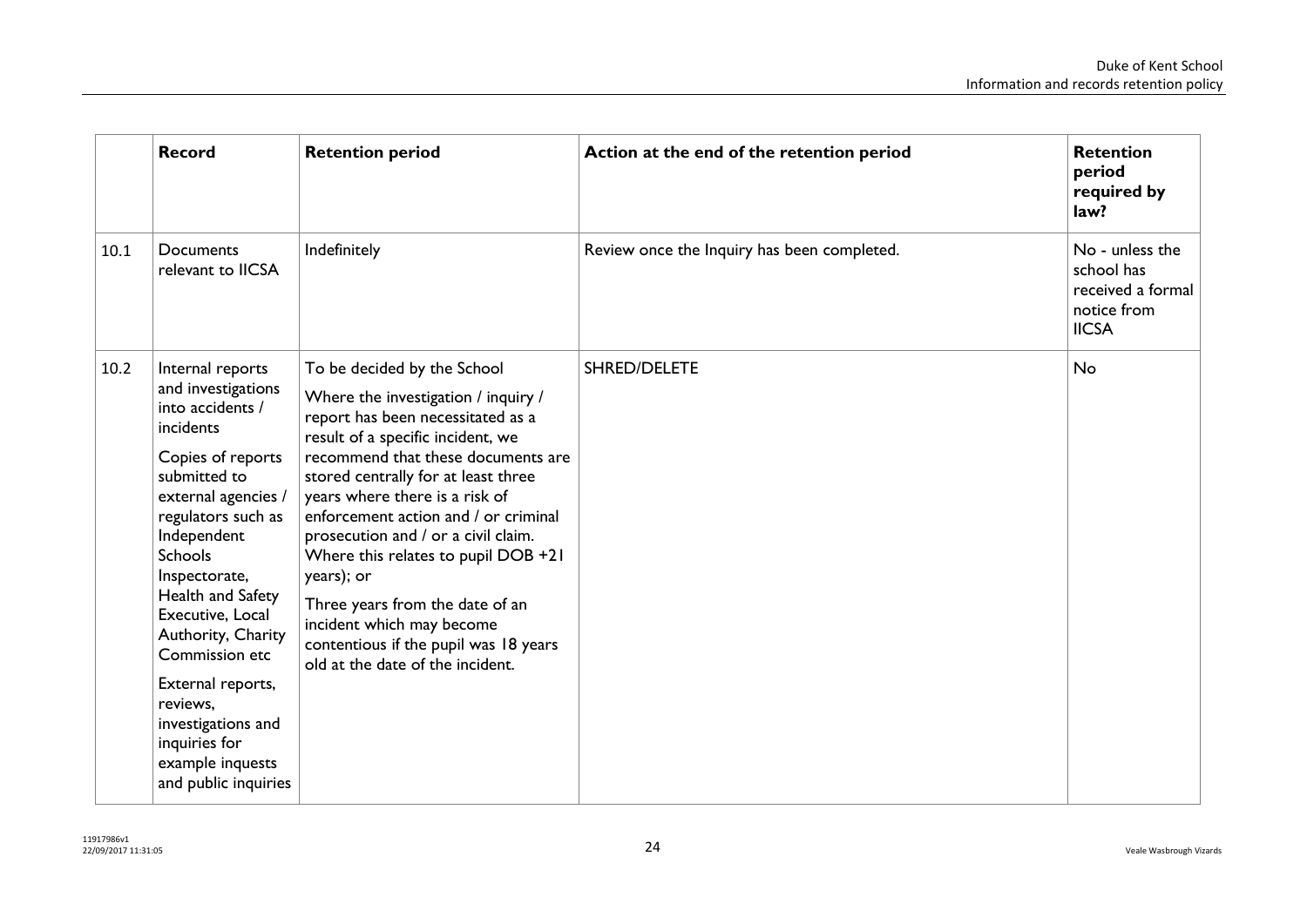|      | <b>Record</b>                                                                                                                                                                                                                                                                                                                                                                                                                | <b>Retention period</b>                                              | Action at the end of the retention period | <b>Retention</b><br>period<br>required by<br>law? |
|------|------------------------------------------------------------------------------------------------------------------------------------------------------------------------------------------------------------------------------------------------------------------------------------------------------------------------------------------------------------------------------------------------------------------------------|----------------------------------------------------------------------|-------------------------------------------|---------------------------------------------------|
| 11   | Alumni records                                                                                                                                                                                                                                                                                                                                                                                                               |                                                                      |                                           |                                                   |
| 11.1 | We recommend<br>that alumni should<br>be treated as<br>employees for the<br>purposes of health<br>and safety records.<br>Although this is<br>not strictly<br>necessary, (some<br>of the health and<br>safety<br>requirements<br>relating to<br>employees do not<br>apply to alumni),<br>treating them the<br>same can be<br>considered good<br>practice and may<br>be more<br>straightforward to<br>implement in<br>practice | As set out in section 6 above                                        | As set out in section 6 above             | <b>No</b>                                         |
| 11.2 | General alumni<br>correspondence,                                                                                                                                                                                                                                                                                                                                                                                            | Six years after the last time the<br>individual contacted the School | SHRED/DELETE                              | No                                                |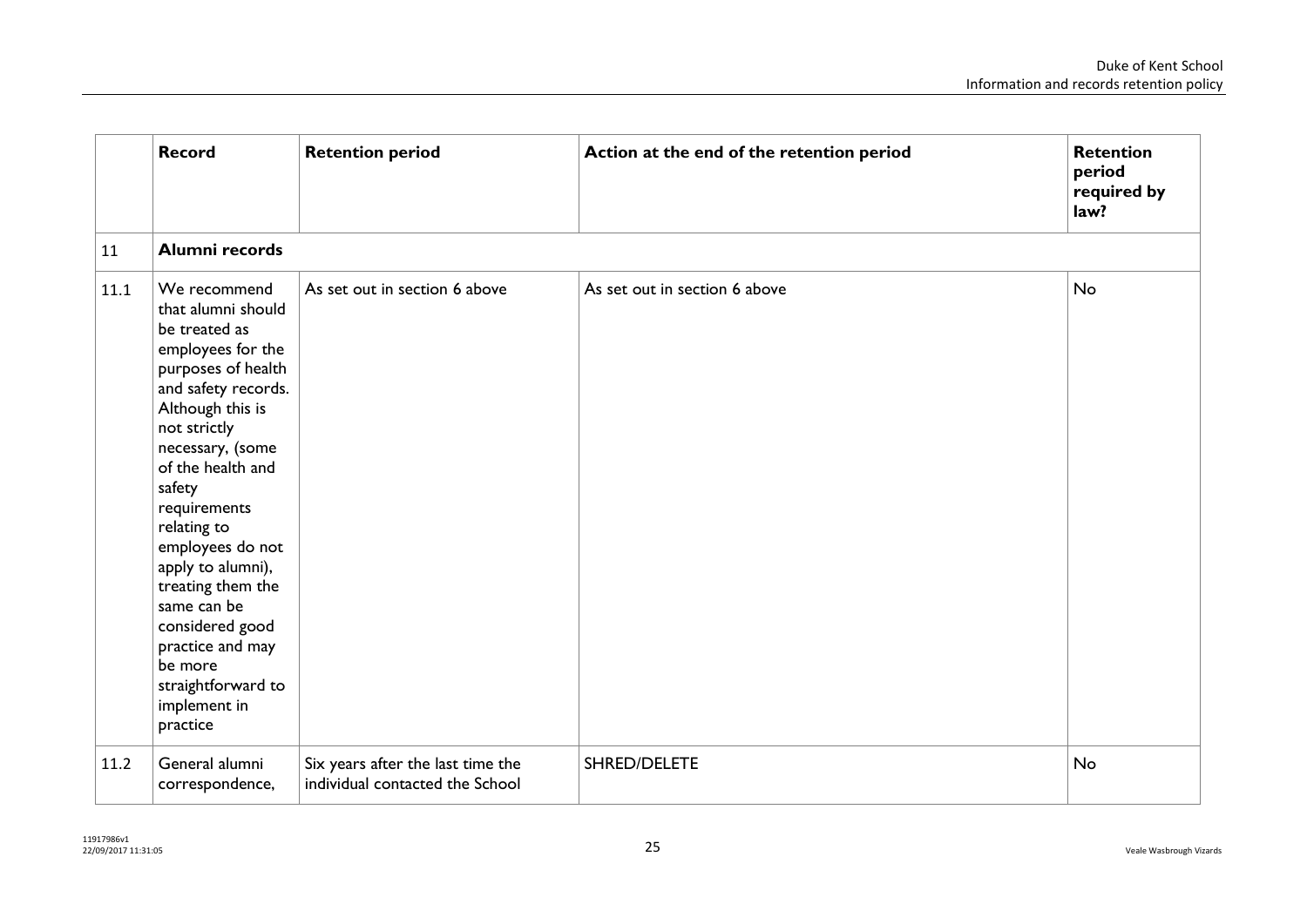<span id="page-25-0"></span>

|      | <b>Record</b>                                                                                                                                                                                           | <b>Retention period</b>                                                                                                                                                                                                                                                                                                                                                                                                                      | Action at the end of the retention period | <b>Retention</b><br>period<br>required by<br>law? |
|------|---------------------------------------------------------------------------------------------------------------------------------------------------------------------------------------------------------|----------------------------------------------------------------------------------------------------------------------------------------------------------------------------------------------------------------------------------------------------------------------------------------------------------------------------------------------------------------------------------------------------------------------------------------------|-------------------------------------------|---------------------------------------------------|
|      | membership forms<br>etc                                                                                                                                                                                 | This is subject to any longer retention<br>period set out above. For example,<br>records relating to a reportable<br>disease should be kept indefinitely.                                                                                                                                                                                                                                                                                    |                                           |                                                   |
| 12   | <b>Keeping information for longer</b>                                                                                                                                                                   |                                                                                                                                                                                                                                                                                                                                                                                                                                              |                                           |                                                   |
| 12.1 | Records which do<br>not contain<br>personal data, for<br>example, old<br>photographs of<br>School buildings,<br>title deeds etc                                                                         | Can be kept indefinitely                                                                                                                                                                                                                                                                                                                                                                                                                     | N/A                                       | <b>No</b>                                         |
| 12.2 | Records relating to<br>a number of pupils,<br>or the School<br>generally, such as<br>old class<br>photographs, lists<br>of pupils attending<br>the School in any<br>given year, School<br>prospectuses, | Can be kept indefinitely provided the<br>School is satisfied (1) there is a<br>legitimate interest in doing so, (2)<br>keeping the record is necessary for<br>that legitimate interest, and (3) the<br>legitimate interest is not overridden<br>by the interests, rights or freedoms of<br>the individuals concerned.<br>We expect that, in the vast majority<br>(if not all) cases, the School will be<br>able to conclude that it can keep | N/A                                       | <b>No</b>                                         |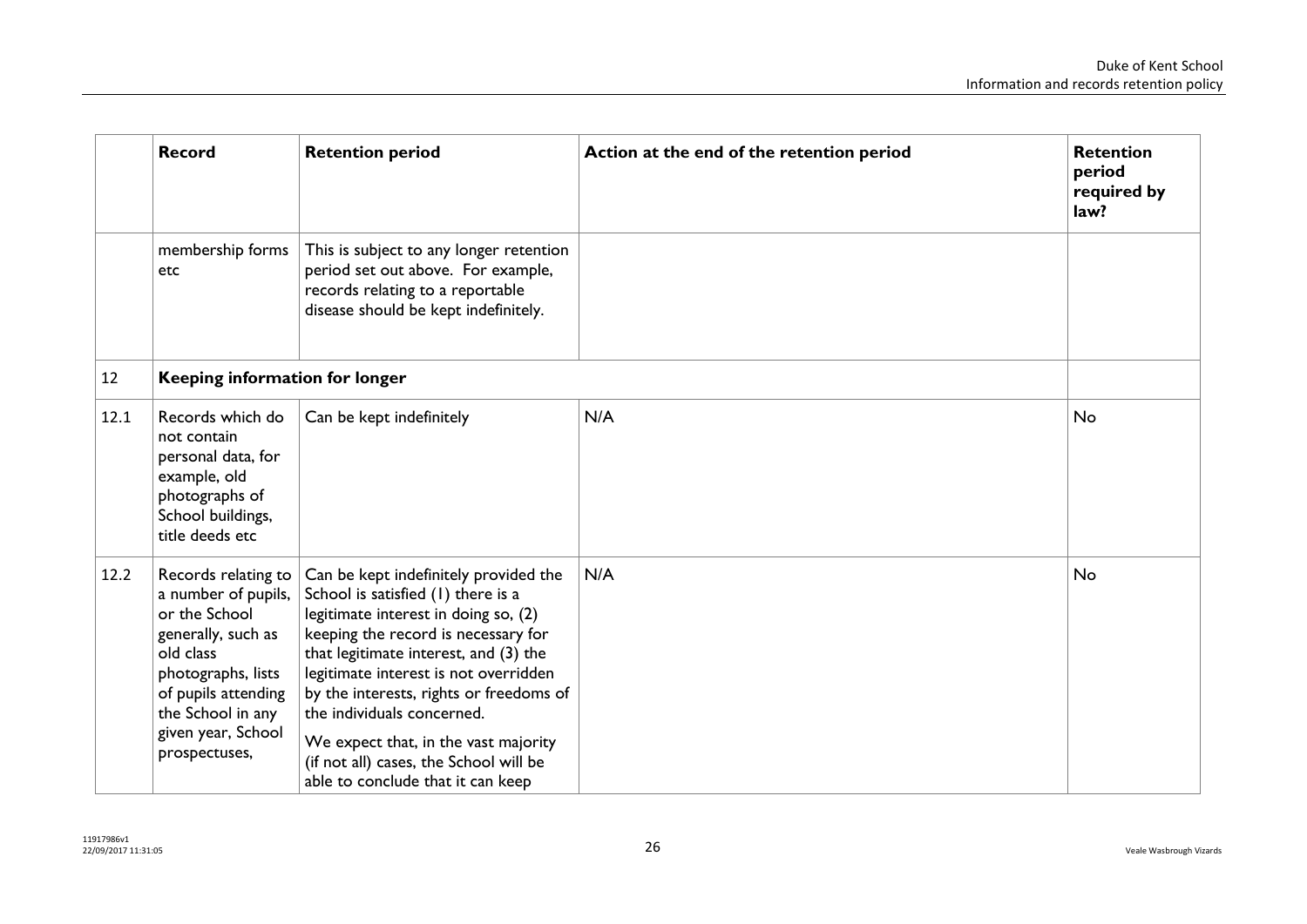<span id="page-26-0"></span>

|      | <b>Record</b>                                                                                                                                  | <b>Retention period</b>                                                                                                                                                                                                                                                                                                                                                                                                                                                                                                    | Action at the end of the retention period | <b>Retention</b><br>period<br>required by<br>law? |
|------|------------------------------------------------------------------------------------------------------------------------------------------------|----------------------------------------------------------------------------------------------------------------------------------------------------------------------------------------------------------------------------------------------------------------------------------------------------------------------------------------------------------------------------------------------------------------------------------------------------------------------------------------------------------------------------|-------------------------------------------|---------------------------------------------------|
|      | newspaper cuttings<br>etc                                                                                                                      | these records. For example, the<br>School may have a legitimate interest<br>in building up a picture of the history<br>of the School.                                                                                                                                                                                                                                                                                                                                                                                      |                                           |                                                   |
|      |                                                                                                                                                | The School should document its<br>decision based on the three part test<br>above. The School should also have<br>particular regard to paragraph 9 in the<br>introduction before destroying any<br>records. If in doubt, legal advice<br>should be sought.                                                                                                                                                                                                                                                                  |                                           |                                                   |
| 12.3 | Records<br>concerning specific<br>pupils kept for a<br>valid reason. For<br>example, a poem<br>written by an<br>exceptionally gifted<br>pupil. | Can be kept indefinitely if the School<br>is satisfied that the legitimate interests<br>test set out at paragraph 12.2 above<br>has been met and documented.<br>Please note that this does not apply to<br>more routine pupils records. Routine<br>work produced by pupils should not<br>be kept for longer than the retention<br>period set out in section 2.1 above<br>unless the School has a specific reason<br>for keeping it and that decision can be<br>justified on the basis of the legitimate<br>interests test. | N/A                                       | No                                                |
|      |                                                                                                                                                | For example, if the School wished to<br>retain the essays written by pupils                                                                                                                                                                                                                                                                                                                                                                                                                                                |                                           |                                                   |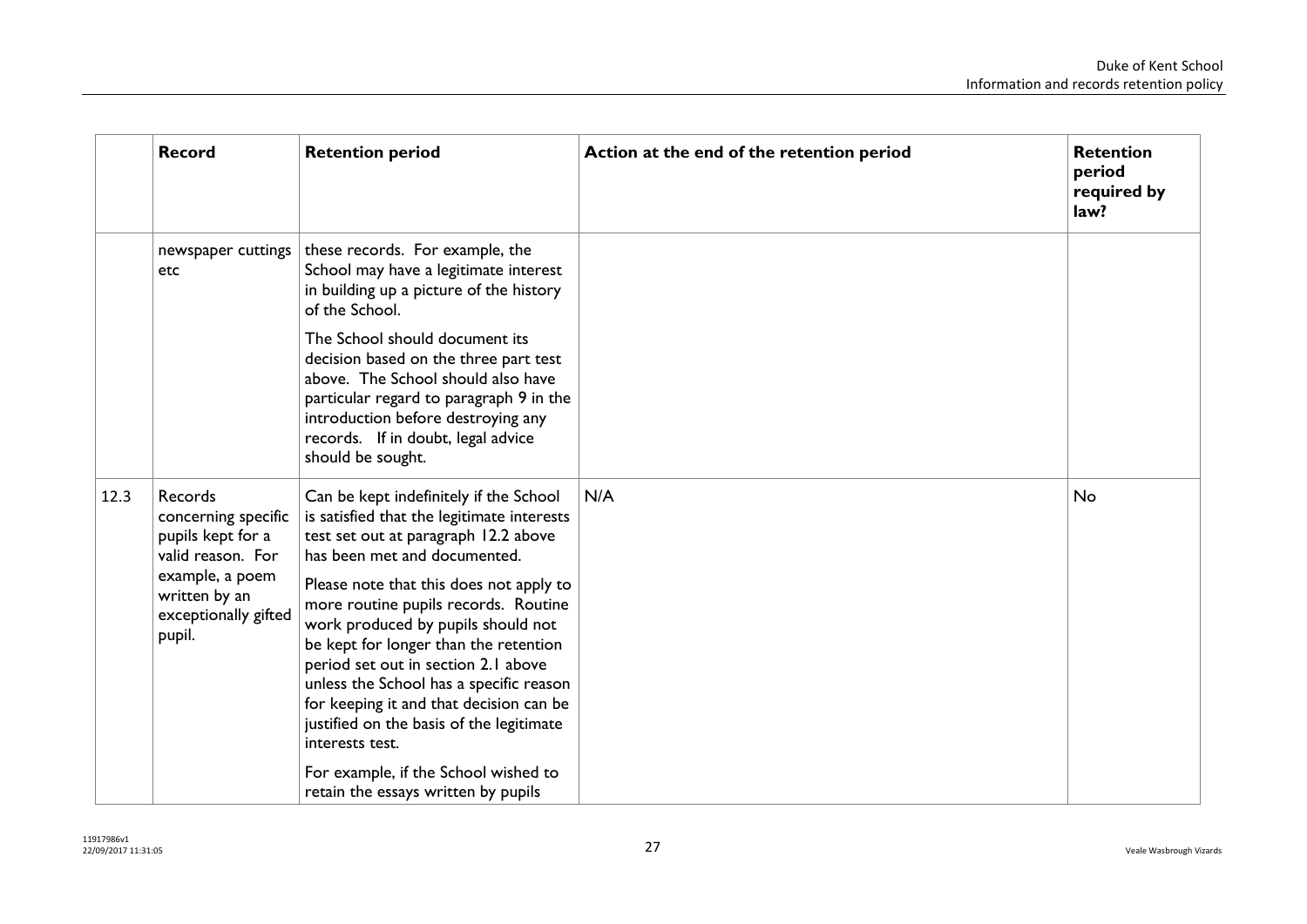|      | <b>Record</b>                                                               | <b>Retention period</b>                                                                                                                                             | Action at the end of the retention period                                                                                                                          | <b>Retention</b><br>period<br>required by<br>law? |  |  |
|------|-----------------------------------------------------------------------------|---------------------------------------------------------------------------------------------------------------------------------------------------------------------|--------------------------------------------------------------------------------------------------------------------------------------------------------------------|---------------------------------------------------|--|--|
|      |                                                                             | which were submitted to an essay<br>competition about growing up in the<br>2010s. This will usually be permissible<br>but further legal advice should be<br>sought. |                                                                                                                                                                    |                                                   |  |  |
| 13   | <b>CCTV, videos and photographs</b>                                         |                                                                                                                                                                     |                                                                                                                                                                    |                                                   |  |  |
| 13.1 | <b>CCTV</b> footage                                                         | 90 days                                                                                                                                                             | <b>DELETE</b>                                                                                                                                                      | <b>No</b>                                         |  |  |
|      |                                                                             |                                                                                                                                                                     | Review for further retention if the recording may be required for<br>any reason such as in relation to an incident or accident involving<br>any person.            |                                                   |  |  |
|      |                                                                             |                                                                                                                                                                     | CCTV footage may also be needed in relation to parental<br>complaints, disciplinary matters, pupil exclusions, bullying incidents<br>or health and safety matters. |                                                   |  |  |
|      |                                                                             |                                                                                                                                                                     | If a subject access request has been made for the footage it must be<br>retained.                                                                                  |                                                   |  |  |
|      |                                                                             |                                                                                                                                                                     | The School should consider the relevant limitation periods for<br>claims being brought against the School and seek advice as<br>necessary.                         |                                                   |  |  |
| 13.2 | Photographs of<br>pupils for internal<br>administration<br>purposes e.g. to | These photographs should be retained<br>for as long as they are required for<br>the purpose for which they were<br>taken.                                           | <b>SHRED/DELETE</b><br>Review for further retention in the case of relevance to contentious<br>disputes.                                                           | <b>No</b>                                         |  |  |